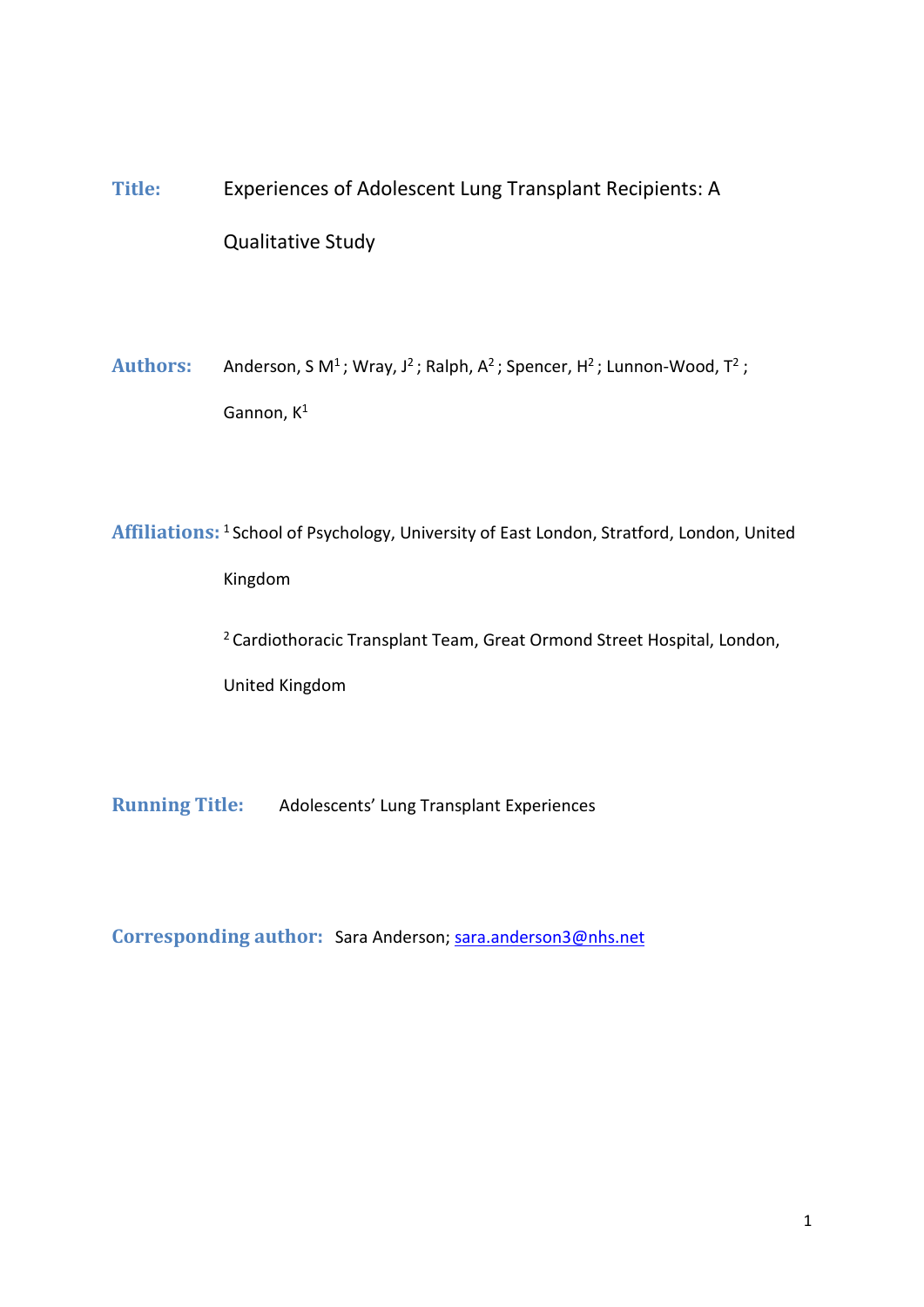### **Abstract**

**Authors:** Anderson, S M; Wray, J; Ralph, A; Spencer, H; Lunnon-Wood, T ; Gannon, K **Title:** Experiences of Adolescent Lung Transplant Recipients: A Qualitative Study **Journal:** Pediatric Transplantation

Many young transplant recipients experience psychological distress and adjustment difficulties, yet there is little research investigating lung transplantation from the recipients' perspective. This qualitative study aimed to explore experiences of young people who underwent lung transplantation. Semi-structured interviews were conducted with six lung transplant recipients (aged 15 – 18). Interviews were analysed using Interpretative Phenomenological Analysis, a qualitative research approach examining how people make sense of their major life experiences. The analysis revealed three master themes: '*Living with Dodgy Lungs*' outlined how participants dealt with their experiences; managing through accepting or discussing their feelings with others, although talking was often difficult. '*The Big Deal'* reflected participants' experiences of the process, their expectations and the contrast of their lives pre- and post-transplant. Inherent in their accounts was the profound meaning ascribed to transplantation, the emotional turmoil and impact on their lives. '*A Sense of Self*' illustrated participants' developing identities within their social contexts and at times isolating experiences. The results highlight key areas where adolescent lung transplant recipients could be supported by clinicians, enabling the promotion of psychological wellbeing. Examples include supporting identity integration post-transplant; facilitating social inclusion; considering alternative means of support; and involving adolescents in healthcare decisions.

**Key Words:** adolescents; transplant; pediatric; lung transplant; quality-of-life; psychosocial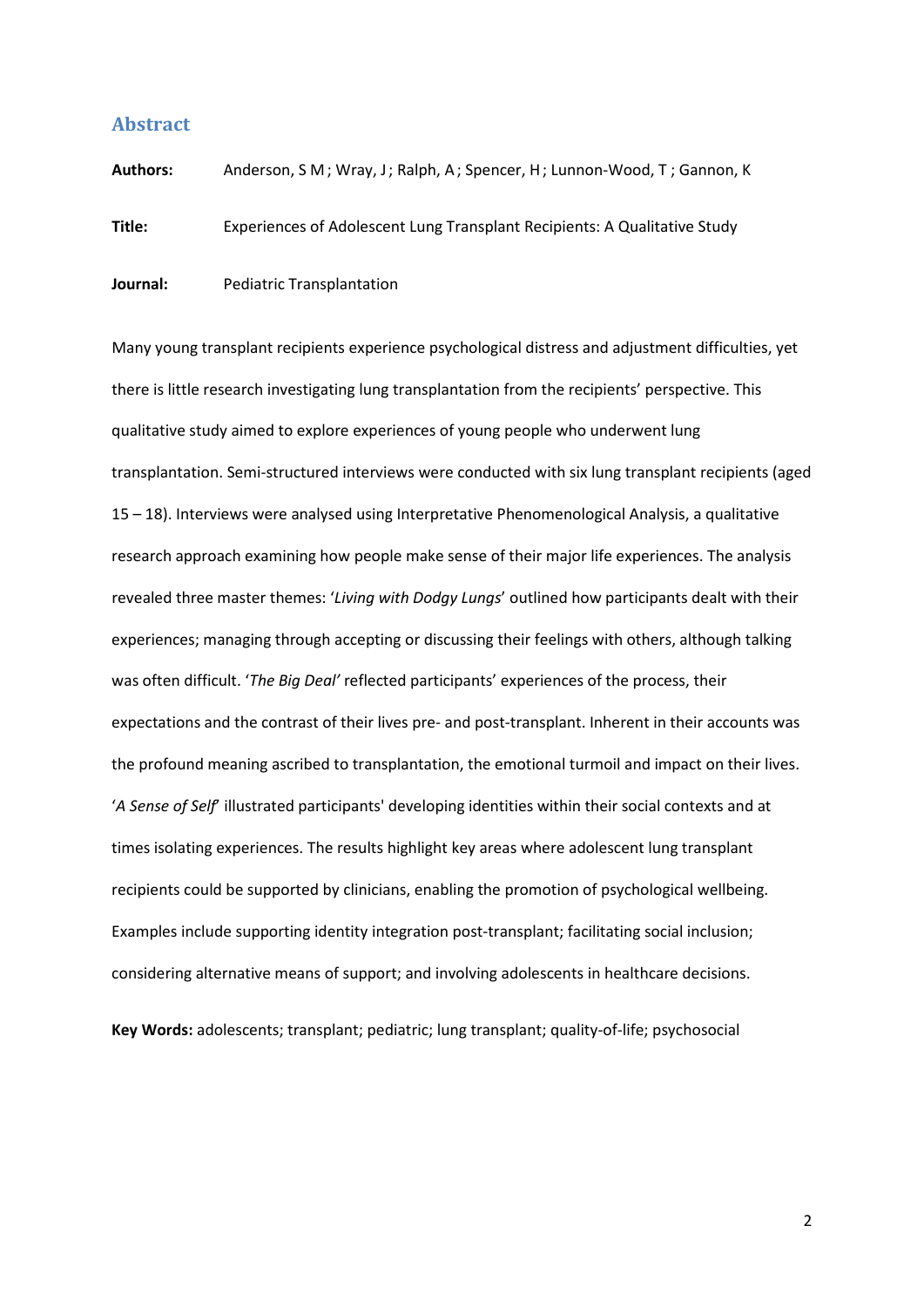## **Introduction**

Organ transplantation is stressful with numerous adaptive challenges including lifestyle readjustments, social limitations and treatment side-effects [\(1,](#page-23-0) [2\)](#page-23-1). Many young transplant recipients experience psychological distress and adjustment difficulties [\(3,](#page-23-2) [4\)](#page-23-3). Depression, anxiety, school phobia and post-traumatic stress disorder (PTSD) have been reported [\(4\)](#page-23-3), together with 'feeling different' from healthy peers and 'struggling to be normal' [\(5\)](#page-23-4). Low quality of life (QoL) in adolescent transplant recipients [\(6\)](#page-23-5) indicates a need for an in-depth awareness of the range of issues relevant to patients to aid in optimising transplant related QoL [\(7\)](#page-23-6).

Median survival of paediatric lung recipients worldwide has improved in recent years from 3.3 years (1988 to 1999) to 5.8 years (2000 – 2012) [\(8\)](#page-23-7). However, lung transplantation exchanges one chronic condition for another with an uncertain prognosis and on-going physical and psychological stresses [\(9,](#page-23-8) [10\)](#page-23-9).

In 2014, 107 paediatric lung transplants were reported worldwide, 73% of which were in young people aged 11 to 17 years [\(11\)](#page-23-10). Thus, adolescents represent the majority of this population [\(12,](#page-23-11) [13\)](#page-24-0). Adolescence is a difficult time for healthy young people but is further complicated for transplant recipients as they struggle with identity development and seek normality post-transplantation [\(13\)](#page-24-0). Historically transplant care focused on monitoring physiological outcomes and medication adherence, which often conflicted with adolescent concerns of peer acceptance, physical appearance and independence [\(7\)](#page-23-6). The needs of adolescent patients differ significantly from other age groups as they face a transformational period making vocational decisions, taking increasing responsibility and exploring values and identity [\(13,](#page-24-0) [14\)](#page-24-1). A meta-analysis examining QoL in various types of transplants showed variability across types [\(15\)](#page-24-2). However, adolescent lung transplants were not included and, while lung transplant outcomes are progressively improving, they remain poorer than for other solid organ transplants [\(16\)](#page-24-3). The increasing numbers and survival of adolescents undergoing lung transplantation confirms the need for a better understanding of the experience and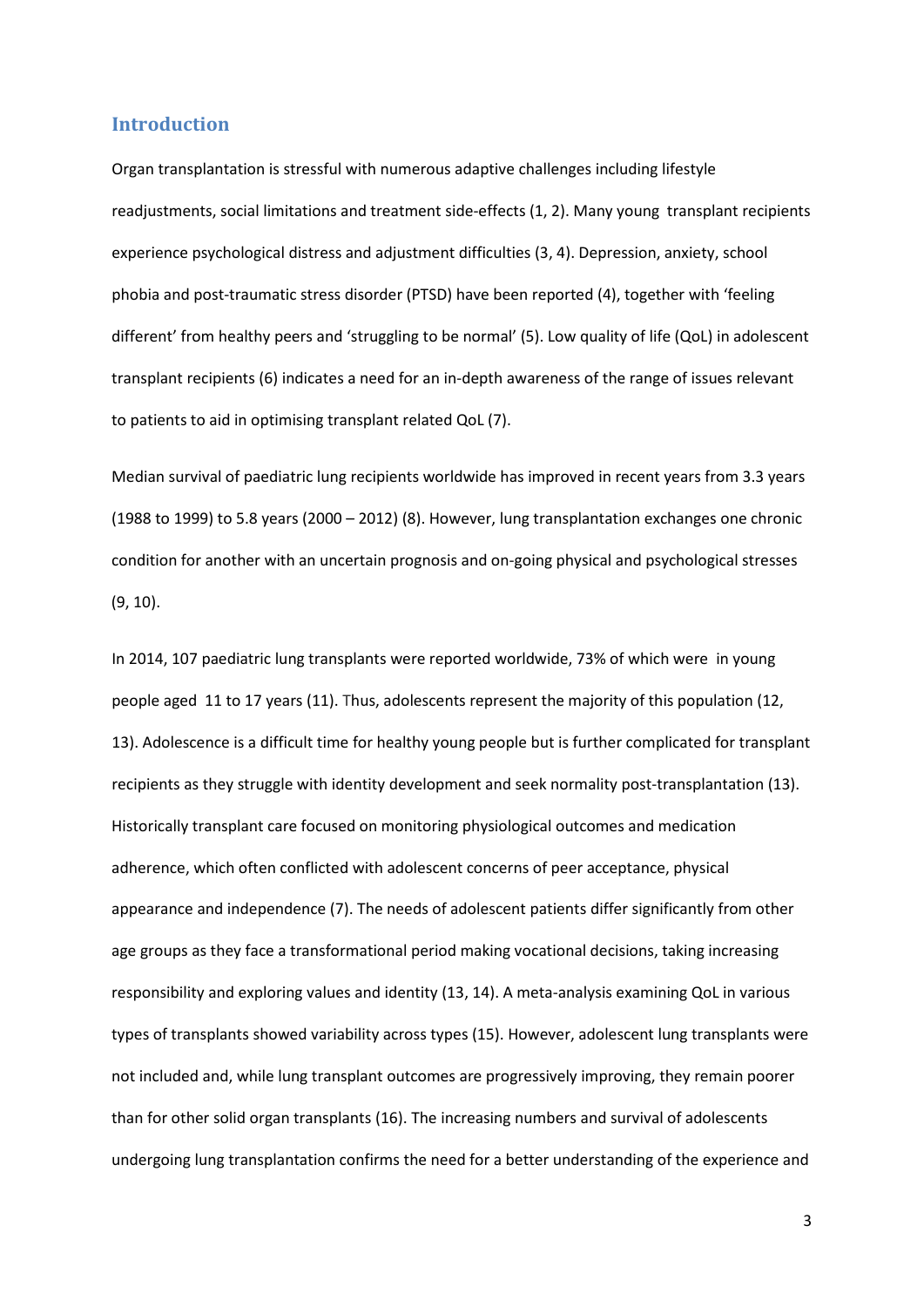psychosocial impact to help tailor care [\(17,](#page-24-4) [18\)](#page-24-5), particularly as they have been underrepresented in research to date when compared to other transplant recipients [\(19\)](#page-24-6). Lung transplant recipients are unique in many ways, for example, they need a complete and continuous awareness of how much breathing will be involved in in their every movement, with oxygen being a scarce resource to them [\(20\)](#page-24-7). Carel [\(20\)](#page-24-7) describes the miracle of lung transplant being anchored in the mundane, the everyday, being able to put on one's own socks or being able to walk upstairs.

The current study therefore aimed to explore the experiences of adolescent lung transplant recipients, particularly in relation to the challenges and demands of transplantation in the context of chronic lung conditions as well as their strengths and resources, with a view to informing care improvements and enhancing QoL.

## **Methods**

#### **Qualitative Design**

The research sought to gain a rich understanding of adolescents' lung transplant experiences and how they make sense of them [\(21\)](#page-24-8). Qualitative approaches enable in-depth study of personal experiences, particularly in populations with rare disorders representing small treatment groups such as the British adolescent lung transplant population [\(22\)](#page-24-9).

Interpretative phenomenological analysis (IPA) was selected as it addresses participants' experiences and how they make sense of them [\(23\)](#page-24-10). IPA adopts an 'insider perspective', allowing participants to tell their own stories, in their own words, in as much detail as possible before reducing the complexity of experiential data through rigorous and systematic analysis [\(24,](#page-24-11) [25\)](#page-24-12).

### **Participants**

Following NHS Research Ethics Committee approval (Reference: 13/LO/0837) participants were recruited from a specialist national transplant centre in the United Kingdom. Ten of the eleven adolescent transplant recipients under the care of the centre were invited to participate, one patient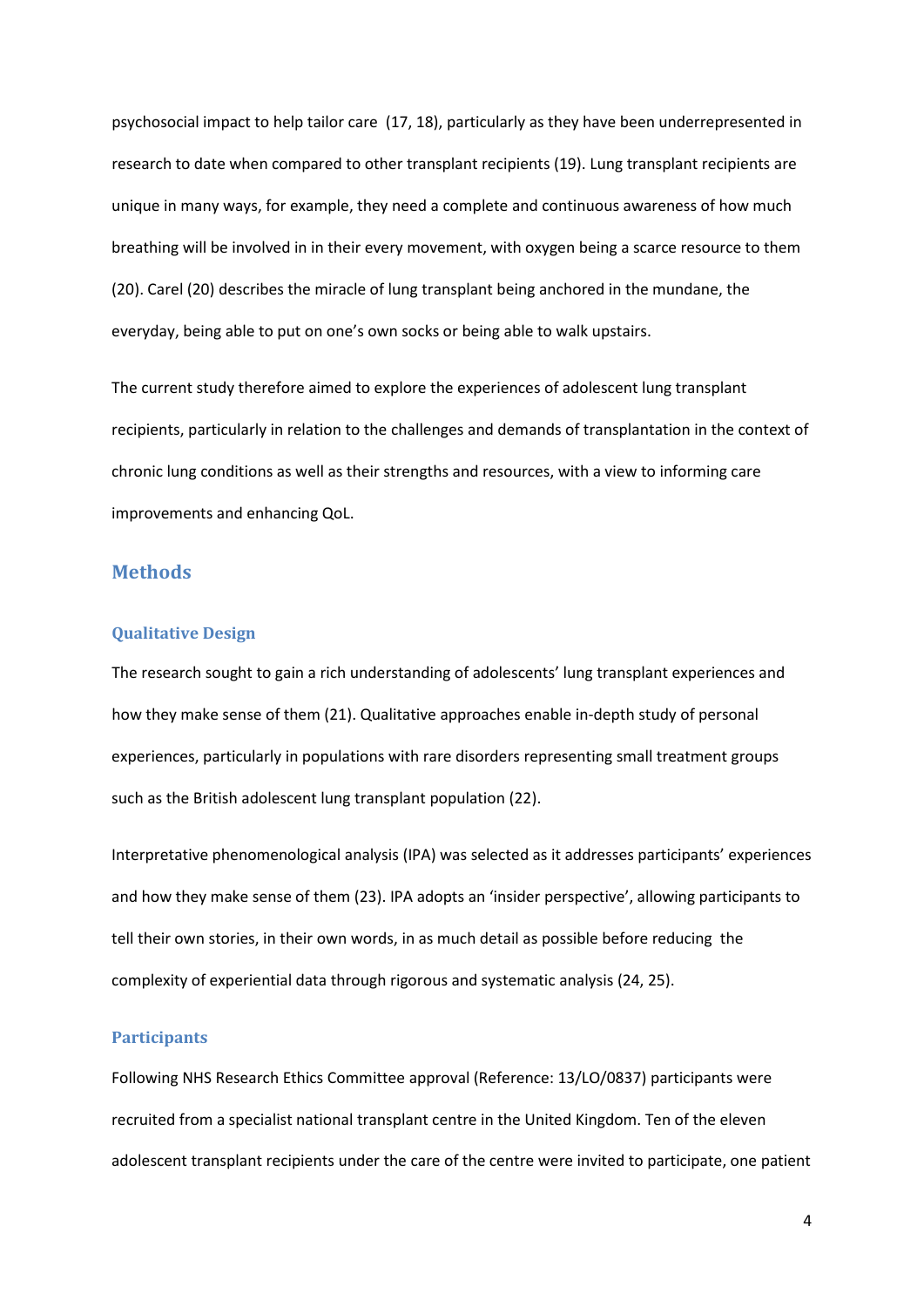with a diagnosed learning disability was excluded as it was anticipated that they would have additional and different experiences and concerns and the aim was to recruit a homogenous sample, as recommended for IPA [\(23\)](#page-24-10). Four patients declined participation due to illness or other commitments at the time of data collection. Six young people aged between 15 and 18 years participated (Table 1). Participants had undergone transplantation recently enough to be able to reflect on their experience but were at least six months post-transplant, allowing time to recover from the procedure and return to education. All patients were transplanted from home, with none having required intensive care since being listed for transplant. The median time from listing to transplantation was 11.5 months (range: 1-35 months). Each participant had returned to full time mainstream education (school or college) by the time of the interview. Participant demographics are detailed in Table 1.

#### **Data Collection**

Phenomenological accounts were elicited through semi-structured interviews. The interview schedule was developed by drawing on the literature and input from the transplant team whose suggestions stemmed from ideas generated by a group of twelve adolescent heart and lung transplant recipients who attended an annual summer adventure camp organised by the team. The interview schedule was reviewed by a young transplant recipient and her mother, who were not involved in the study, and changes made based on their comments. In considering the limitations of the existing literature and the deductive approach of many studies focusing on particular aspects of the transplant and its implications as well as the lack of personal accounts in the literature, the interview schedule was kept as broad as possible to obtain a holistic, integrated view of the whole experience. Interviews began with a general question about the participants' experience, allowing them to set the course and enabling the researcher to be led by issues pertinent to the participant [\(23\)](#page-24-10). The interview schedule was not employed prescriptively but rather was adapted and adjusted with each interview. Examples of interview questions are provided in Table 2.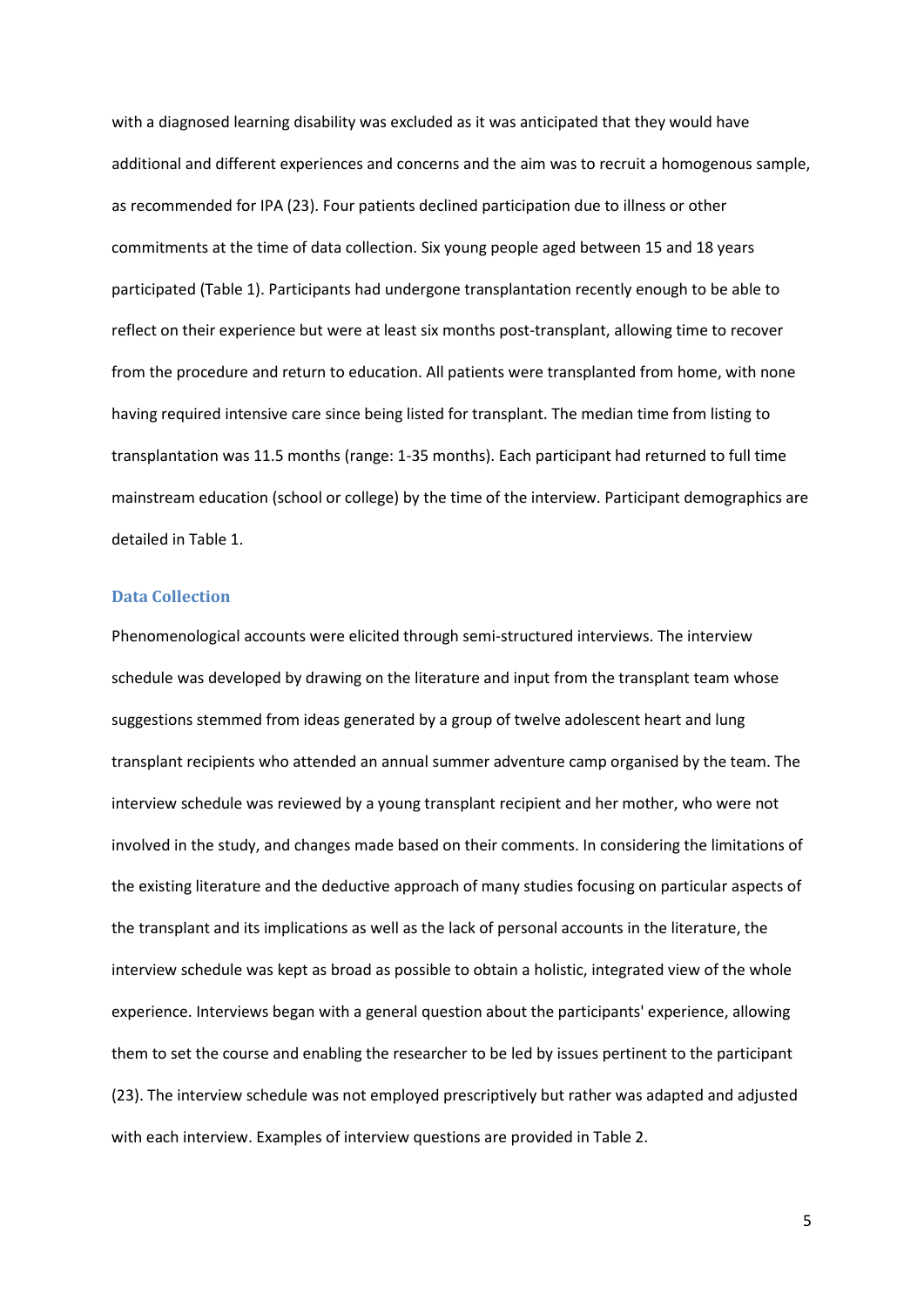Interviews were conducted between November 2013 and March 2014 by the first author and were conducted in a private setting at the hospital or in participants' homes, depending on their preferences. For two of the hospital interviews participants requested their parent's presence; these parents contributed minimally to the interviews. In the other interviews participants' parents were nearby but not in the room. Interviews were audio-recorded and averaged 57 minutes in duration. All participants and their parents provided written consent.

#### **Data Analysis**

Interview recordings were transcribed verbatim and identifying information removed before analysis using a step-by-step idiographic approach following IPA guidelines [\(21,](#page-24-8) [23,](#page-24-10) [26\)](#page-24-13):

The first transcript was read while listening to the interview recording to capture the nuanced aspects of the interview. The transcript was then re-read several times to develop familiarity, foster immersion and actively engage with the data.

The detailed exploratory analysis step began with close interpretative reading, highlighting points of interest and noting initial responses to each interview in the margin. Descriptive, linguistic and conceptual elements were attended to in line with Smith et al.'s [\(23\)](#page-24-10) guidance

In the next stage the transcript was read more systematically and notes were translated into preliminary themes at a higher level of abstraction. The task was to reduce the data volume while maintaining its complexity through the identification of patterns and connections between initial notes. The emergent themes were conceptual, aiming to capture the essential quality of what was represented in the text.

Structure was then introduced and themes tentatively organised in relation to one another. To this end themes were organised in a list and then rearranged to form clusters. New themes were added and existing themes were edited or dropped if they were insufficiently evidenced in the text or not relevant to the research question. This was an iterative process that involved going back and forth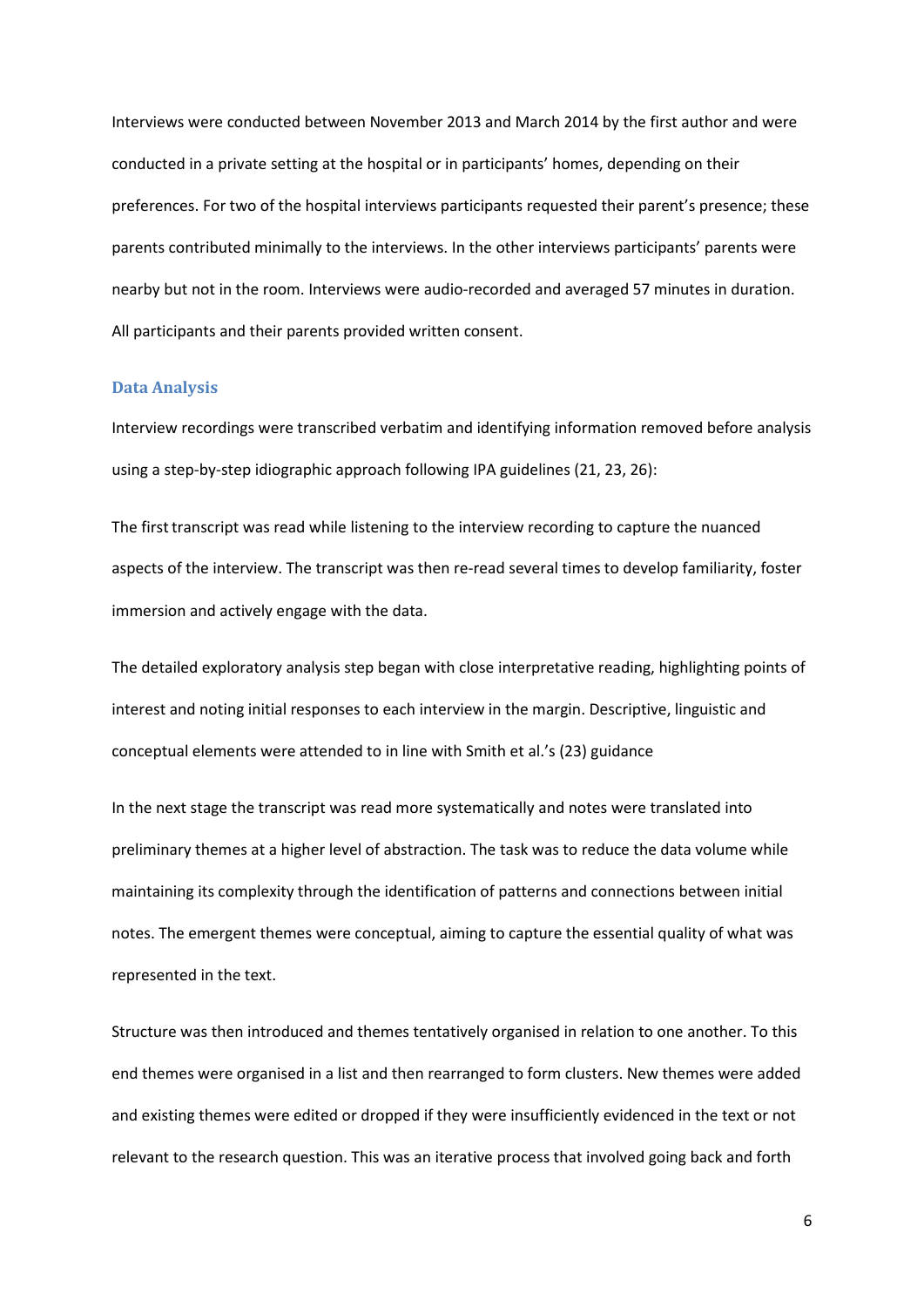between the list and transcript to continually check interpretations were congruent with the quotes from which they arose. Clustered themes were given broad labels in an attempt to capture their essence and a summary table of clustered themes, with corresponding quotations, was produced.

Finally, once each individual transcript was analysed, as described above, themes were mapped out, patterns across interviews were established and themes integrated. Themes were included and developed based on prevalence, richness of supporting data and relevance to the research aims. The aim of this stage of analysis was to obtain a generalised understanding of participants' shared experience of lung transplantation. This process involved a continual cyclical collapsing and reforming of themes to produce a final integrated list of master and subordinate themes, reflecting the researcher's interpretations.

The analysis was conducted by the first author and discussed with the other authors as it proceeded. The developing codes and themes were reviewed together.

Quality issues were addressed by utilising the guidelines provided by Smith (26) and Yardley (27) for, respectively, IPA in particular and qualitative research in general. These include a clear focus for the research, good quality data, systematic and rigorous analysis, being analytic rather than simply descriptive and illustrating convergences and divergences in the accounts of participants.

## **Results**

The analysis yielded three master themes presented below as a narrative account supported by verbatim interview extracts from the six participants.

### **Theme 1: 'Living with Dodgy Lungs'**

Participants dealt with their illness, the transplant process and related difficulties in various ways; some through acceptance and others by expressing their feelings, although talking was often difficult. Professionals played a particularly vital role.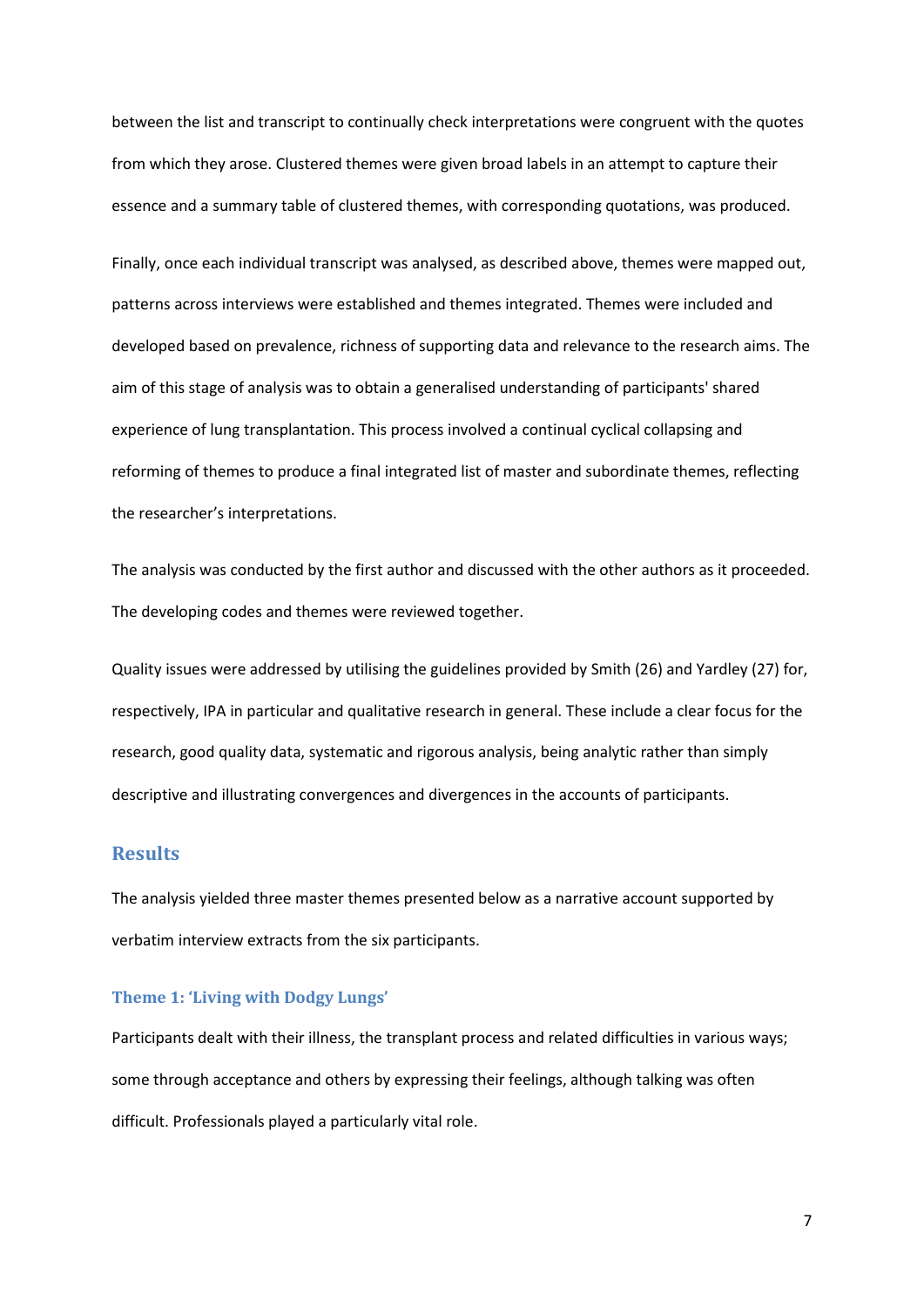#### *1.1. "Going with the Flow"*

Most participants seemed to deal with the traumatic aspects of their illness and interventions through acceptance. Some expressed mottos "*go with the flow*, *anything could happen so, hey, yeah!"* (P3) and "*go ahead and like head first with it"* (P5) suggesting resilience, adaptability, forward focus and coping by not worrying or resisting. Others recounted passively accepting having things "*done to*" them and resigning to just "*get on with*" challenges (P4) or "*accepted the fact that... now I was dying*" (P5).

For some, traumatic memories appeared to be forgotten or repressed as recollections were sometimes vague: "*I can't remember all of it... I suppose I just chucked it somewhere in my mind, subconsciously just chucked it somewhere" (P4).* 

A number of participants had a pragmatic approach to challenges: "*if something comes up, just try deal with it and move on, simple*" (P3). "*Simple*" being a striking understatement yet this simplified, almost formulaic, approach seemed helpful in coping with hospital visits or medication: *"have them in like one container and I just go box by box taking them"* (P5).

Another means of managing distressing experiences involved focusing on future hopes: "*just everything I haven't been able to do, it just gave me in a way hope of like I will get these lungs and you know these are the things I will be doing, and it just... yeah it helps*" (P2).

#### *1.2. Complexities of Talk*

Participants described talking as a means of processing distressing experiences: "*me, mum and dad it was nearly every day we would always talk because I would get upset and scared in a way, they would just always like... cheer me up" (P2).* This participant also highlighted the benefits of talking to other "*teenagers*". Another participant related it was "*easier to talk to people that you don't know"*  (P5). The sense was that some things are easier to talk about with certain people and that individual preferences shape when, how and with whom talking is helpful.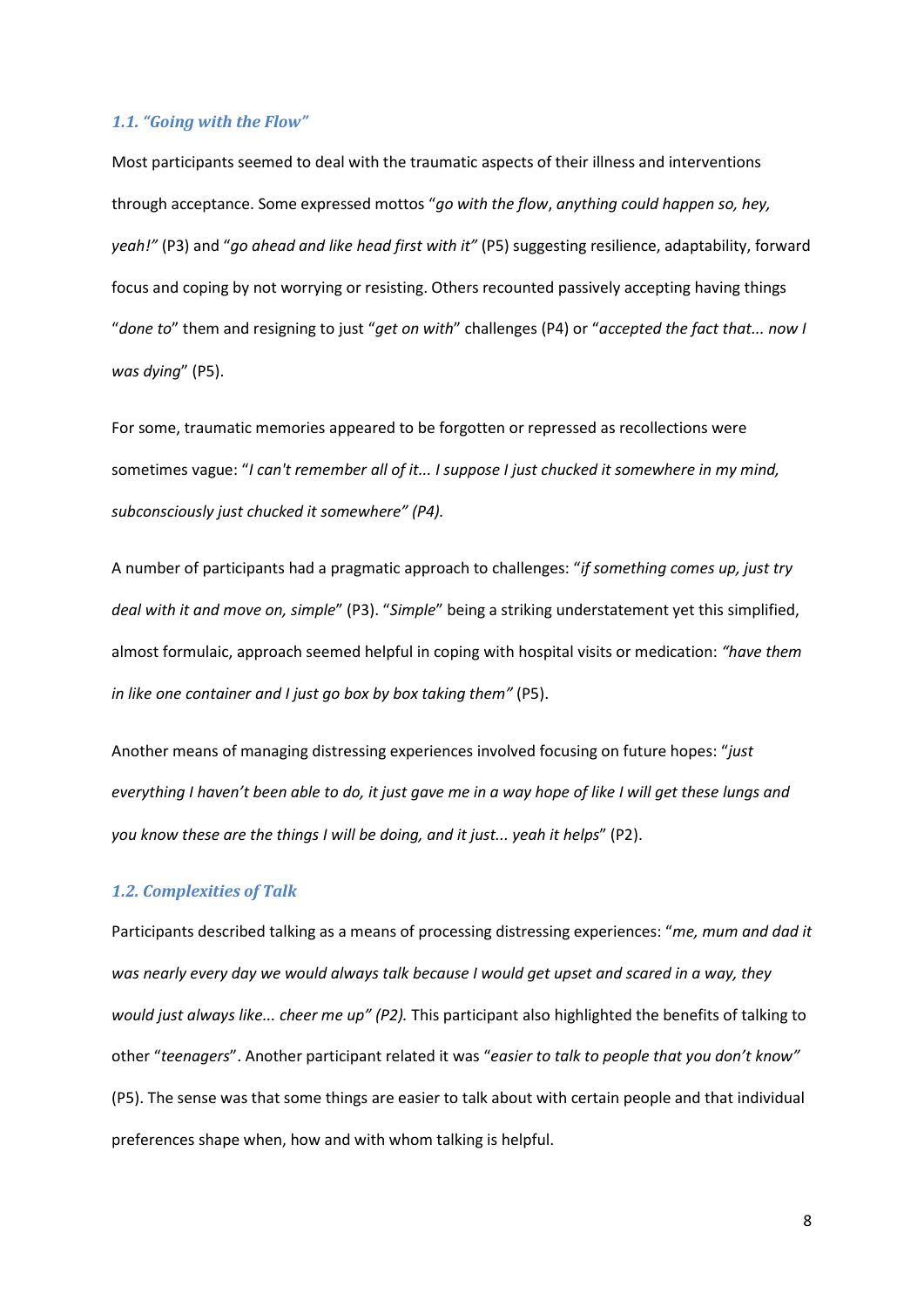Participants also revealed difficulties in sharing their thoughts and feelings, preferring to "*just keep them inside"* (P5) or "*I just talk to them generally, easier" (P3).* Some described physical limitations to speaking enforced by their lung condition: "*I could never talk every breath I took like I couldn't, doing a sentence would really wear me out so it would take a long time to talk"* (P2).

Opinions and experiences of talking therapies varied. Some participants preferred not to talk and viewed "*psychologist people or whatever" (P4)* negatively*.* One participant *"found it so hard to talk*  to them and in a way I thought they were a little bit patronising" (P5). In contrast another initially hesitant participant expressed surprise at the ease and benefit of talking to psychologists and appreciated the person-centred approach:

*"at first I was a bit anxious but as soon as she started talking to me I just relaxed and I was able to talk to her and it wasn't at all how you think they are like "hmmm how do you feel?" and it was very like normal … they were easy to talk to and they just talk about what you wanted to talk about in a way and it just helped me so much" (P2).*

## *1.3. Bonds with Professionals*

As is evident in the previous theme, relationships with professionals emerged as vital to these young people living with chronic conditions. Most mentioned lifelong relationships with professionals, like the participant whose "*nurse who'd known me since I was 3 weeks*" accompanied her to the transplant centre and the consultant, "*known her since I was about 4*" (P6). Clinicians were described as sharing in the excitement and relief about the possibility of transplantation: "*when [consultant] said it I just burst into tears, mum burst into tears and then [consultant] burst into tears"; "there*  were like 10 nurses and doctors running into the room saying 'you got lungs!'" (P6). Others described professionals taking roles reminiscent of a parent. These bonds are understandable given the lengthy periods of hospitalisation endured "*they looked after me one-on-one for five weeks*" (P5), so much so that for one participant hospital "*seems like my first home really*" (P6).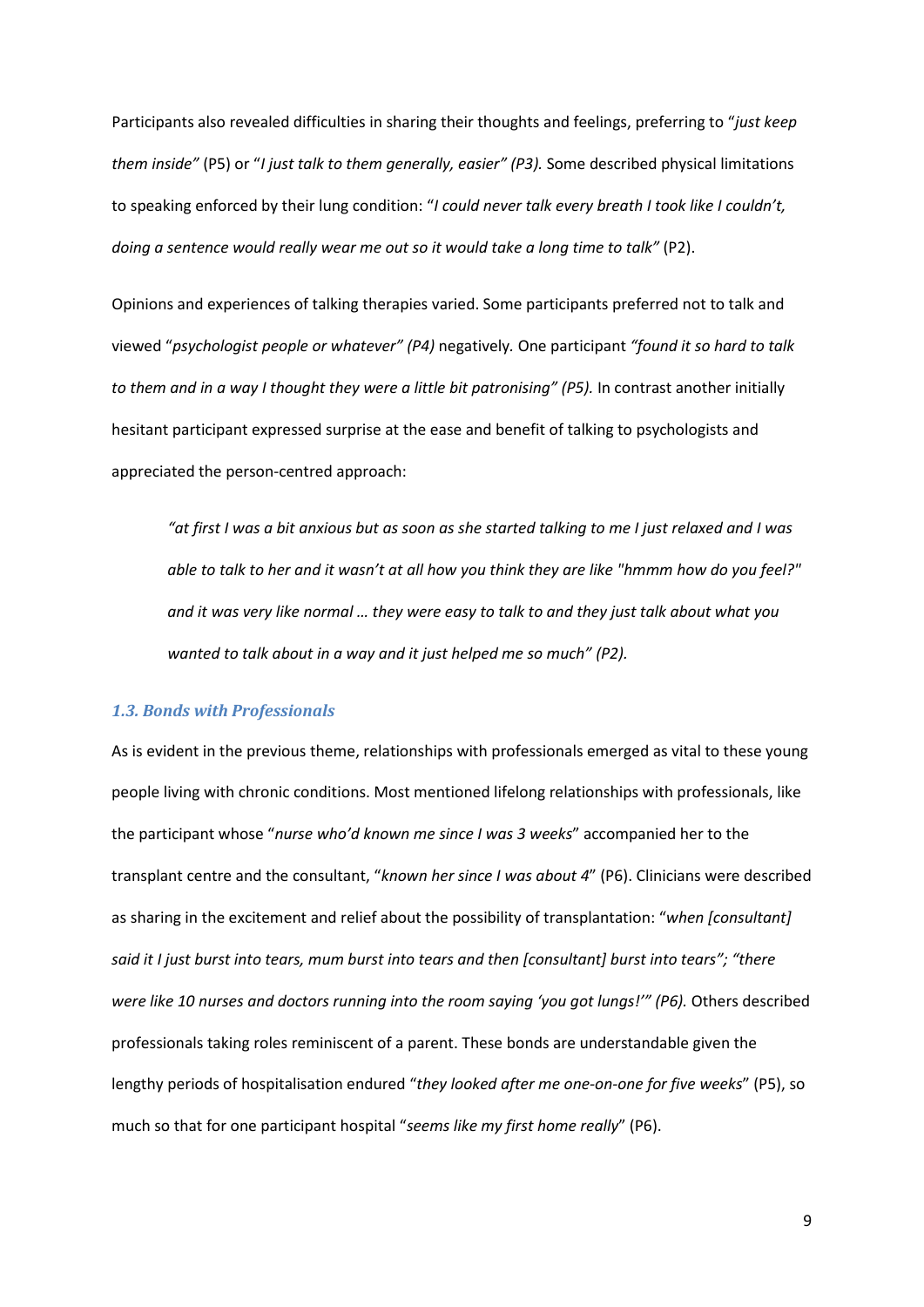Participants considered clinicians as skilled experts and expressed admiration and appreciation. One participant opined "*individually [they're] all heroes*" (P5) when discussing medics having saved her life. Another participant identified the "*amazing people doing"* his transplant as key to his positive experience *(P2).* One participant gave examples of things she appreciated:

*"They were just very heart warming, you got a really good vibe off them and they'd always be really positive and they'd get you involved with stuff like your medication… so they'd talk to you and not just be quiet while they're doing stuff" (P5).*

In contrast, some experiences were less positive spawning disillusionment. Participants spoke of medics doing things "*badly*" (P1), not taking care. One participant stated "*they'd just be very heavy handed"* causing her to have *"gathered up quite a lot of fear from a young age" (P5).* Another participant presented an underlying scepticism as he hoped professionals involved in his care were competent: "*people who know what they're doing, hopefully"* (P3).

While many participants appeared to idolise their clinicians through difficult experiences some became sceptical, perhaps paralleling an adolescent developmental relationship whereby children grow to question once omnipotent parents.

#### **Theme 2: 'The Big Deal'**

In narrating their transplant stories participants described expectations, experiences and the accompanying emotional turmoil.

### *2.1. Emotional Maelstrom*

Participants described a maelstrom of emotions accompanying their transplant experience. Some appeared to travel an emotional trajectory; beginning with a powerful reaction to the realisation that their condition had deteriorated to the point where only transplantation offered the possibility of survival: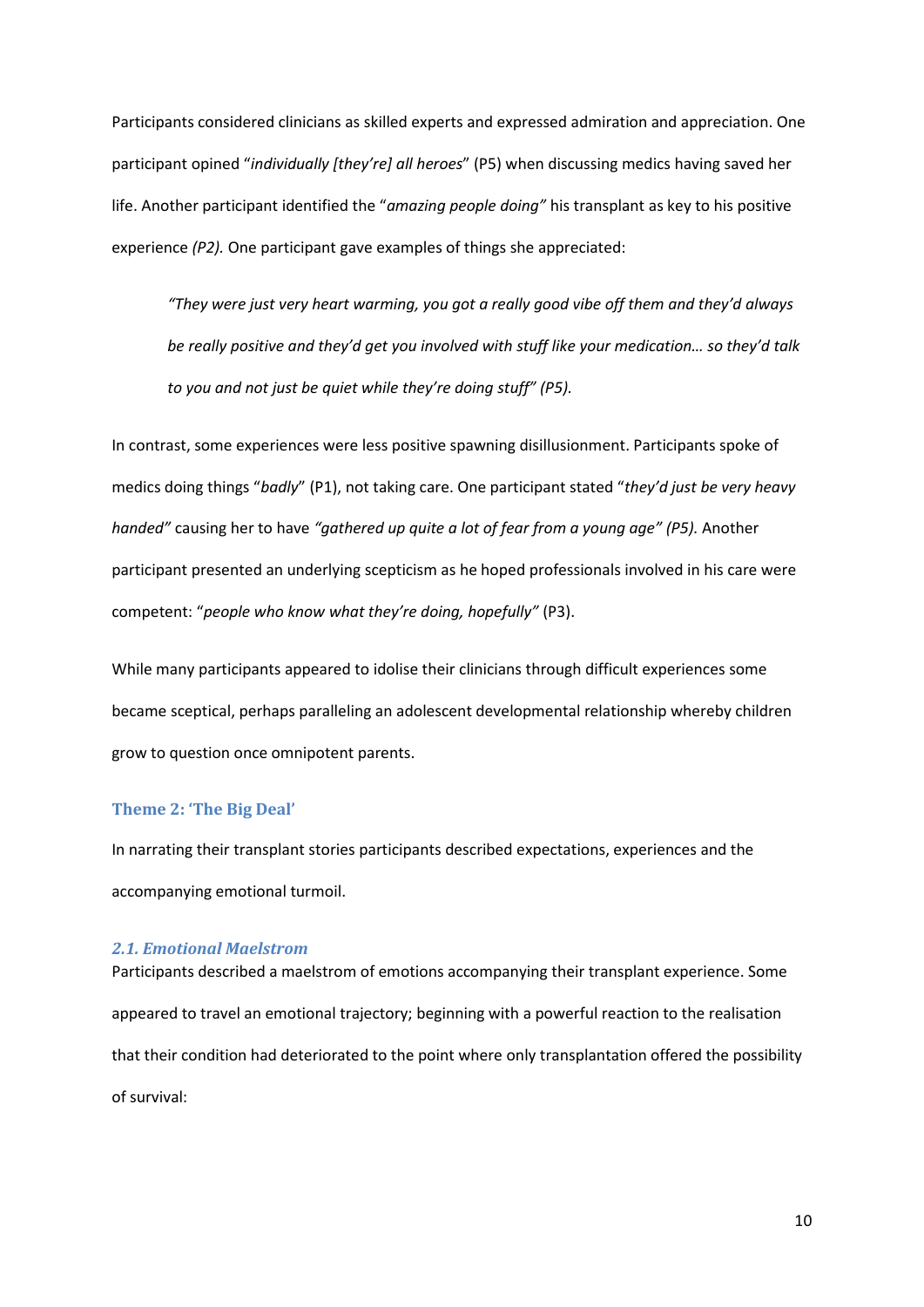*"I think because I was very in denial and it was a big shock when [consultant] said 'I think you need to go on the transplant list [..] all my life I'd always 'ah I'm alright, I'm fine' and then it was realising how serious my condition had actually got*" (P5)

*"I went through this really bad time with this, because I used to like cough up blood and things and that used to really scare me and because it was like from the lungs and that was an indication of in a way to me like am I gonna die right there because like yeah it was just the last few years of it before transplant I'd be scared to go to sleep as in not wake up, it was that bad of a thing"* (P2)

These extracts illustrate the tension arising from being placed on the list, which made it clear to the participants how sick they were while simultaneously establishing the fear they would die if a donor was not found in time, with breathing difficulties and 'coughing up blood' being a constant reminder of their precarious lung condition. Waiting was thus associated with fear for many participants, yet when the transplant call came it was accompanied by excitement and shock: *"I was a bit like shocked and nervous you know it's quite a big deal"* (P4)*.* 

Following the transplant participants described relief: *"first of all after transplant it was just a relief that I'd be able to do a lot of things I have never been able to do"* (P2). Others experienced a period of despair, regret, mourning and "*being really grumpy and mean to everyone"* (P1).

In time participants seemed to work through their distress, perhaps as they made sense of their experiences and emotions. As one participant said "*things started to actually become good, it wasn't so dark anymore"* (P5). Reflecting from their current vantage point several participants described the transplant as "*an amazing thing to have done*" (P2), "*a precious gift*" (P5) that "*changed near enough everything*" (P3).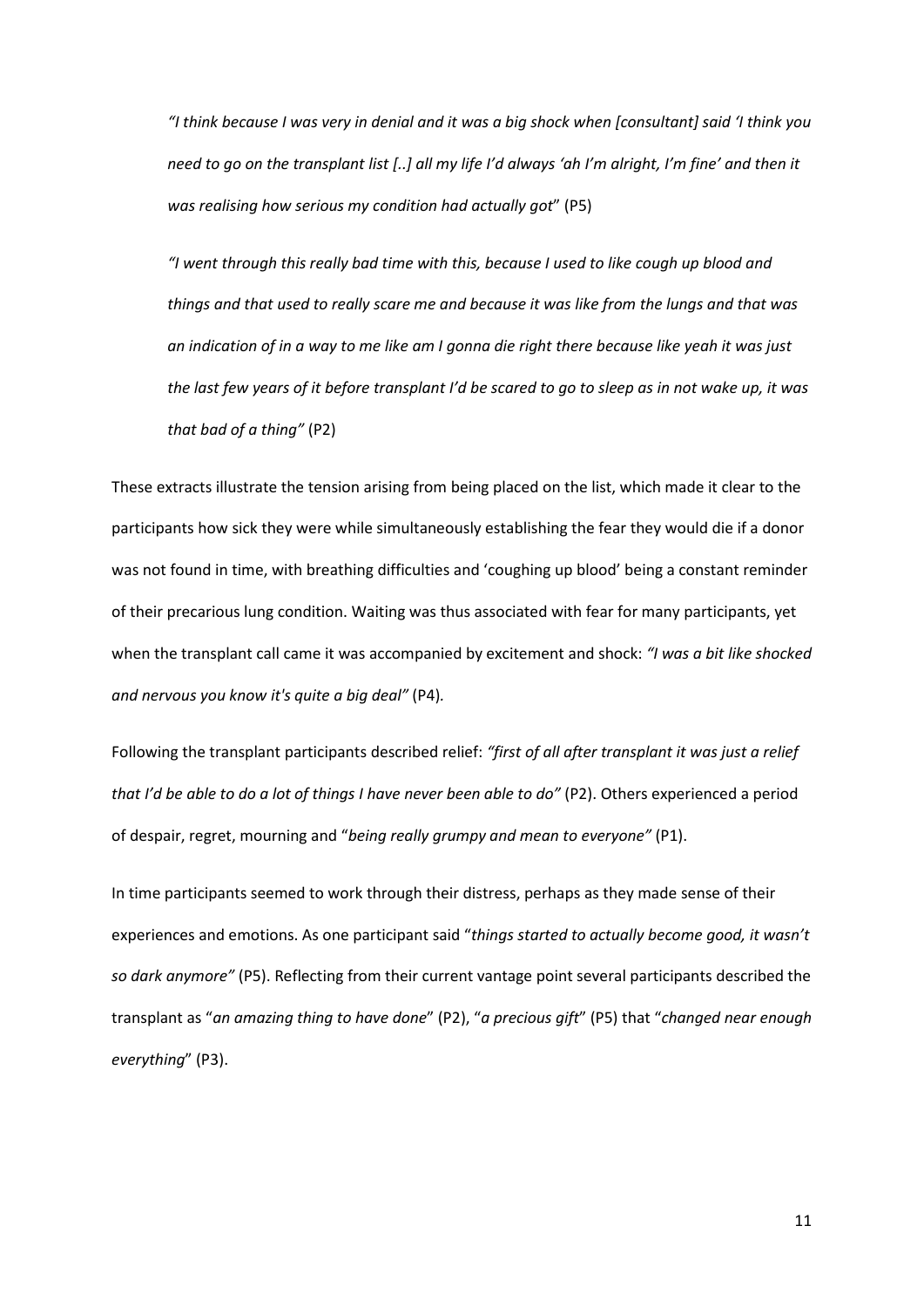### *2.2. "New Life": Dreams and Reality*

All participants reported suffering effects of a deteriorating, life-limiting illness and shared ideas about transplantation representing the promise of "*new life*" as it dramatically interrupted the trajectory towards death; *"I was coming to like end stage… where I was very dependent on my mum and a wheelchair and oxygen"* (P5). One participant expressed her family's hope for a new beginning when they "*wished me a happy birthday, a new life"* (P6). However, unmet expectations and difficulties post-transplant led to disappointment for some: *"sometimes I thought it wasn't even really worth it because it was even worse than before transplant"* (P1) referring to the recovery process and subsequent complications.

Despite initial disappointment most participants described substantial improvements including being able to be "*more sociable after transplant*" (P1), "*not as much hospitals, that's pretty good*" (P3), "*able to play sports more*" (P1) and increased "*time and energy*" (P5). Some participants described transplantation as profoundly transformational, "*everything changed for the best*", "*before transplant I always like imagine things I could do, now I'm actually doing them" , " before it was just a dream because I could never have done them if I didn't have lungs… now I've got that opportunity [..] it's just amazing"* (P2). Others seemed ambivalent about the changes: "*I don't know I sort of preferred it before, but I sort of do prefer it a bit now",* perhaps due to being overwhelmed by the "*big change*", "*everything at once is the thing, it wasn't gradual it sort of all just went whoosh" (P4).*  Although participants mentioned improved physical robustness, several acknowledged ongoing vulnerability necessitating being "*careful*" (P1) as transplantation is "*not a miracle cure*" (P4).

## **Theme3: 'A Sense of Self'**

Participants' narratives illustrated their developing identities within their social contexts.

## *3.1."Finding who I am"*

Participants' efforts in understanding their experiences seemed intricately entwined with attempts at making sense of themselves. Influences from illness and transplant experiences as well as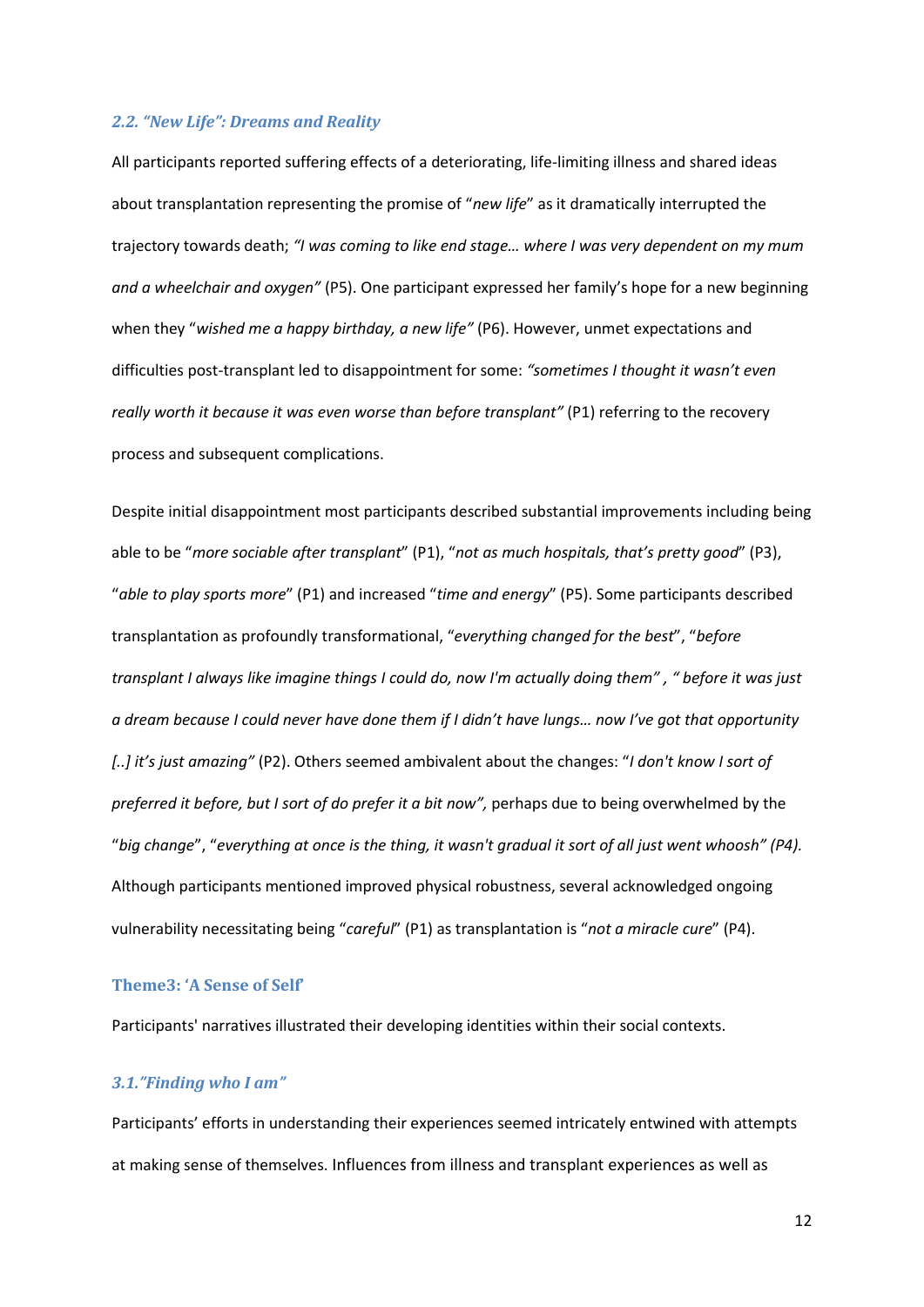developmental and social influences impacted on how participants described themselves. One extract illustrates aspects, shared with others accounts, of a developing identity:

"*I had a lot, lot more to concentrate on… didn't really need to know who I was because I just had so many things to do like my health and I didn't really have time to think about who I was or what I liked so… when I did have that time I didn't know what I like, I didn't know who I liked, I didn't know what I wanted… yeah it was complicated but… you know I needed that time to find out who I was"* (P5)

Illness demands precluded the "work" of self-exploration and finding the "real me". This is rendered particularly challenging as the "old" self was characterised by illness related paraphernalia: "*before I had [transplant] obviously everyone knew because I had a carer and wheelchair… so everybody knew sort of I was a bit different, but I suppose now… it's a bit weird"* (P4)*.* While this loss of "old" identity markers was unsettling for some; "*I was just like ugh what do I do yeah it was like I'd sort of just been given a pair of lungs and then been put out in the big wide world and I was just there like I don't know*" (P5) others expressed a sense of freedom from being defined by illness: "*now I am just happy with how I am"* (P2)*.* This contrasts with the ongoing prominence given to disease and its management; regarding hospitalisation one participant said "*I'm weird and enjoy it"* (P6).

Participants' understanding of their past is clearly essential in identity construction. One described assembling information from various sources to construct her personal illness story: "*my parents sort of told me and doctors sort of told me, sort of got things that come in the post on my medical history"* (P4). Parents and medics seemed prominent in providing a narrative framework, yet friends also contributed: "*as I started seeing my friends more […] started persuading me to sort of find out who I was"* (P5).

Some participants had refined a narrative of their experiences to share with others, yet their detached presentation made it unclear if they identified with it: *"I had a double lung transplant and I'm here you know and that's about it" (P1)*. Others seemed to have integrated their transplant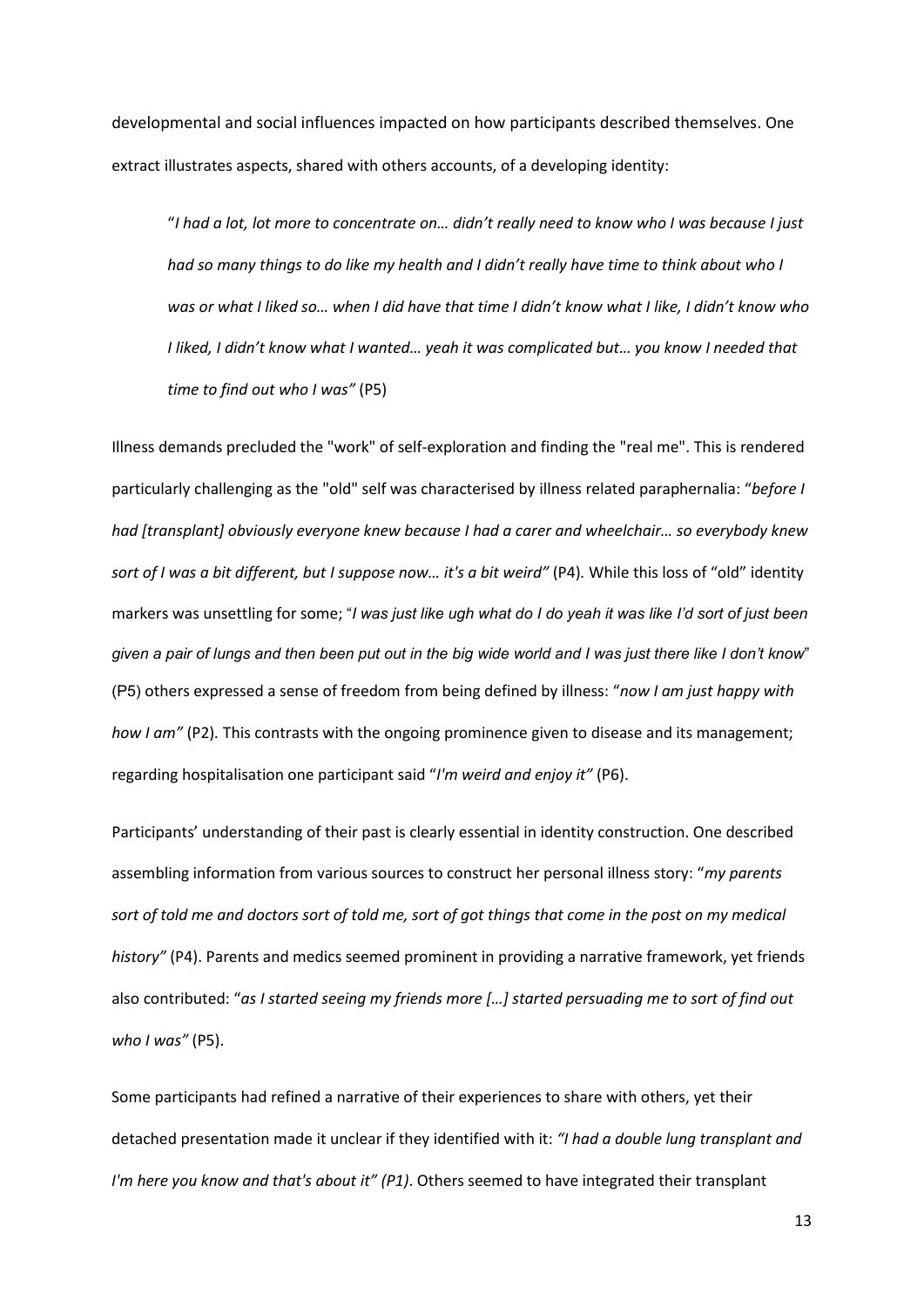experiences into their identity: "*for me it's just part of a conversation, normal conversation, a part of me"* (P3). Another participant described instantly integrating her "*new lungs*" into her physical sense of self, *"when I got told I got lungs that was it they were mine"* (P6).

### *3.2. Isolation, Exclusion and (Re)connection*

Each participant felt in some way excluded due to physical restrictions and described "*staying off school"* or even at school being isolated and missing out: "*In primary school obviously I couldn't go climb trees or whatever with my friends but now I don't really want to do that sort of stuff"* (P4). Friends developed, progressing through different experiences, leaving her behind. Later, even when transplantation facilitated inclusion the loss could not be fully ameliorated.

Although some participants maintained contact with peers this was challenging and "upsetting", highlighting things they "*couldn't do*". Some participants consequently isolated themselves: "*singled myself out from everyone, I wouldn't really communicate with a lot of people because whenever I'd make plans to do something I'd never be able to go through with it"* (P5).

Transplantation facilitated greater social inclusion which was highlighted as a benefit. However, participants also noted that socialising was initially challenging, suggesting that through previous isolation they had become socially anxious. One participant related, "*Just... really weird, you have to like learn to be social again. Which I don't know I am still not good at now"* (P3). Being social was described as "*really weird*", needing to be re-learned, suggesting it is a skill that does not comes naturally. This extract also indicated that socialising continues to be difficult. Another participant alluded to continued isolation: "*I don't really go out much so…." (P4).* She trails off at the end perhaps implying loneliness, which is difficult to admit. Another participant who disclosed struggling with friendships at school mentions making friends online. This could be due to electronic communication being more familiar, as it is for many adolescents, but also because it was the primary form of communication available when his illness forced isolation.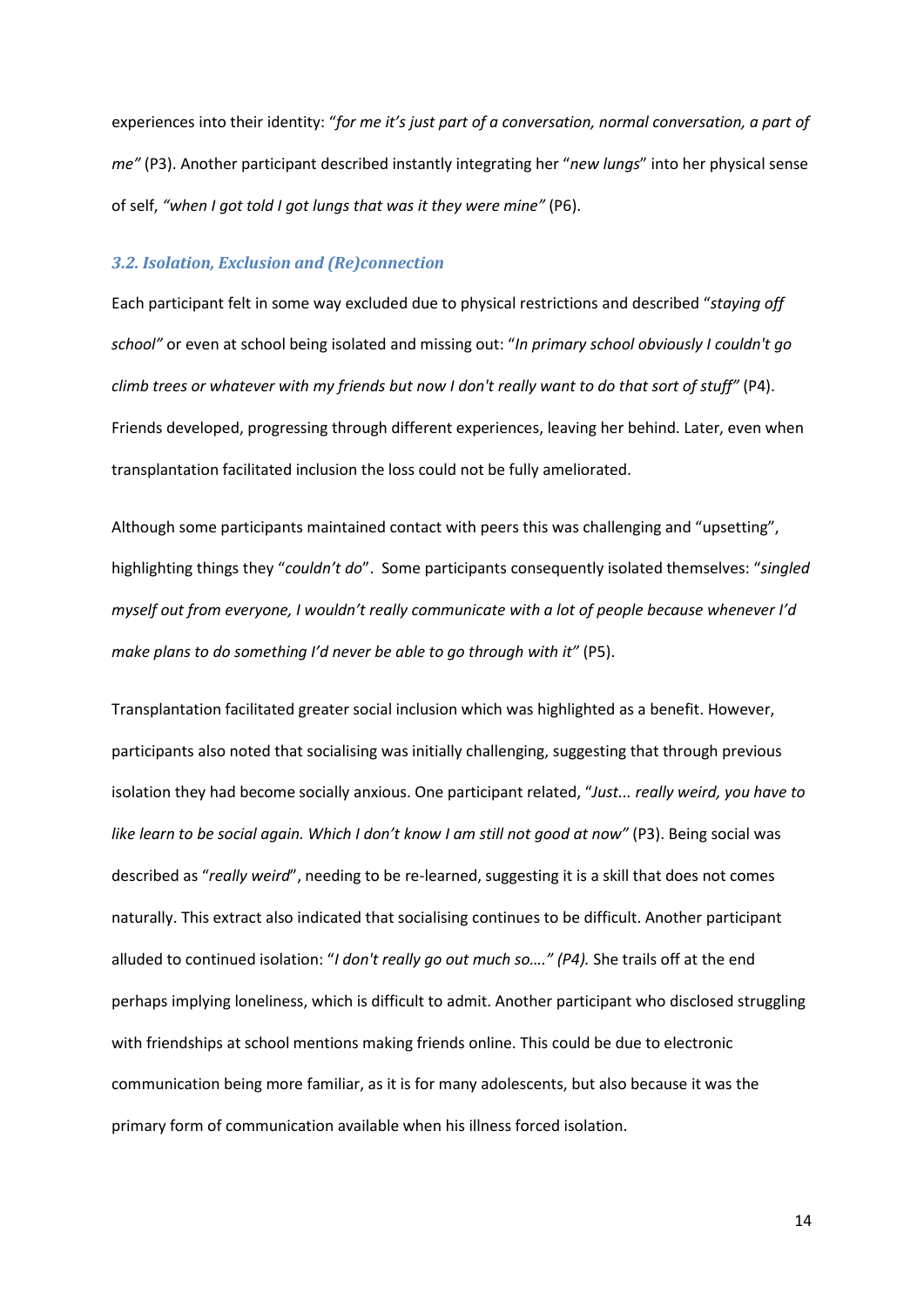Another excluding factor was requiring treatment in isolation thus preventing interaction with other patients: "couldn't really talk to the other kids because I was always in isolation" (P1). However, this did not stop some who found ways to connect with other patients by using technology. Participants described contact with the illness community as helpful: "*it was nice because they'd understand me and I'd understand them… they're people with the same illness as you, really the only people that are going to know how you feel."* (P6)

Others aimed to aid their illness community and themselves derived benefit: "*I managed to get like 9000 people to become organ donors [..] that helps me because I feel like I'm helping someone" (P5).*

## **Discussion**

This study delivers a number of novel findings relating to the adolescent lung transplant population.

Participants related the debilitating consequences of a deteriorating lung condition setting the scene for their transplant experience. The meaning ascribed to the transplant, "*the big deal*", was particularly pertinent. Being considered for transplantation came as a shock, bringing the illness severity and imminence of death into stark relief. The initial post-transplant period held disappointment for some when expectations were unmet or additional complications had to be faced, leaving them feeling "*grumpy*" and hopeless. This is consistent with previous findings of psychosocial post-transplant adjustment difficulties [\(1,](#page-23-0) [27\)](#page-24-14), and highlights a need to address expectations and offer support in the post-transplant period as this study showed that even positive outcomes may require preparation to adjust. It further illustrates that preparation prior to transplant could be useful because of the impact of being on the list, the increased uncertainty as well as sometimes high expectations leading to disappointment. Nevertheless, initial disappointment notwithstanding, participants described a range of gains.

Participants' accounts demonstrated that lung transplantation is physically and emotionally harrowing and like participants in other studies they experienced "ups and downs" [\(10\)](#page-23-9). Particular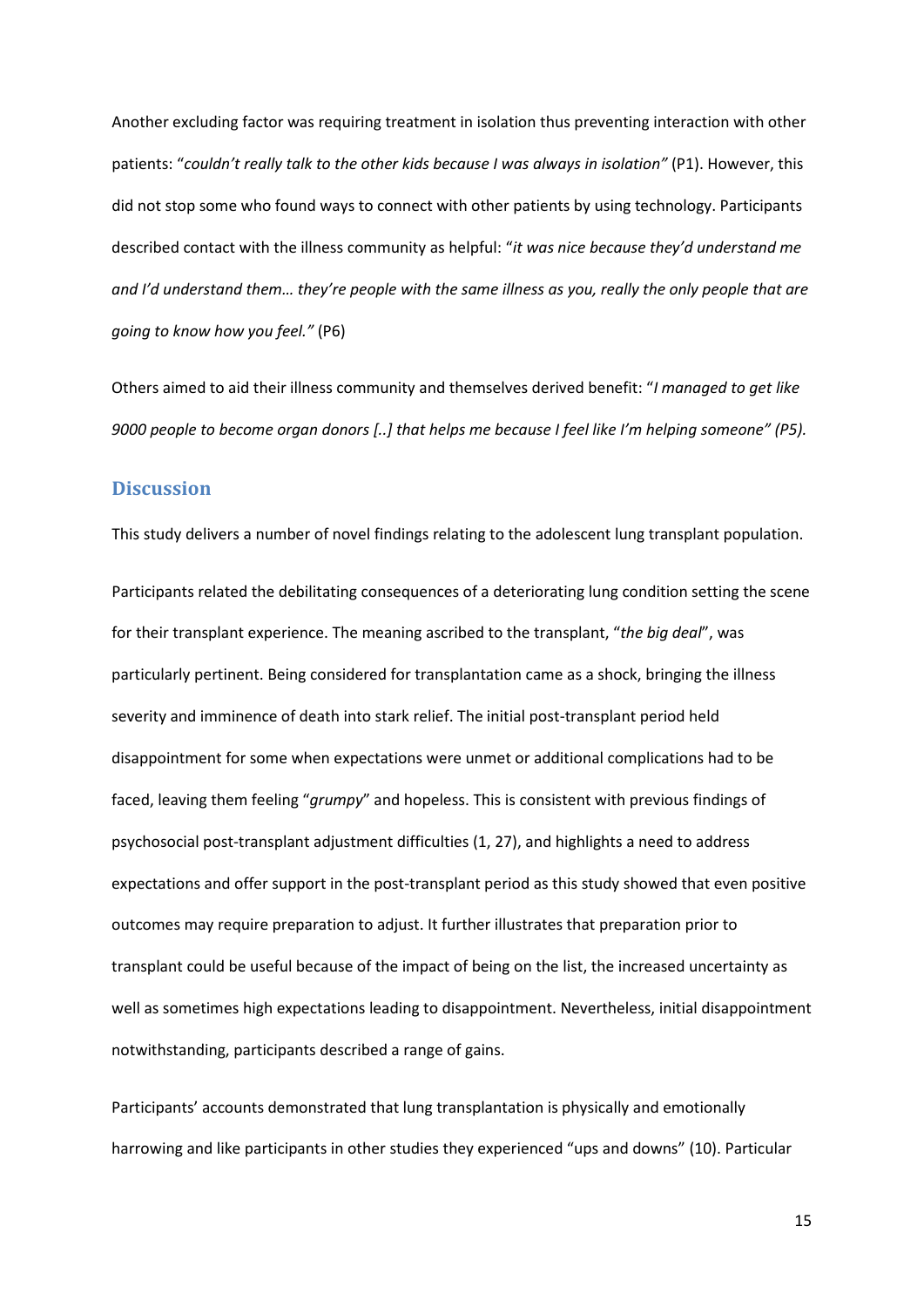challenges were: making sense of and coping with the experience, talking and connecting with others and identity exploration during developmental turbulence. Some participants struggled to process traumatic experiences, "chucking" painful memories and denying the severity of their condition, as did heart transplant recipients in another study [\(28\)](#page-24-15), highlighting a potential area for intervention. Anbar and Murthy [\(29\)](#page-25-0) noted that patients who learn helpful coping strategies show better treatment adherence, leading to improved physical and psychological wellbeing.

For most participants pre-transplant demands on time and energy appeared to impede adolescent identity development with their "old" identity centring around disability with its physical markers (oxygen, wheelchairs), so much so that the initial experience of 'self' following drastic transplant changes was one of loss and confusion, requiring work to frame and communicate a new identity. This is an important finding as research suggests that failure to reconcile transplantation and identity is associated with poor medical adherence, reduced independence and social isolation [\(30\)](#page-25-1) yet transplantation dominating identity prevents recipients recognising their other unique characteristics [\(13\)](#page-24-0). The prominence of disease and its management in participants' sense of self was striking, even featuring in post-transplant identity where it continued to have some desirable aspects (e.g. being looked up to by peers). This contrasts with liver transplantation [\(31\)](#page-25-2) where recipients' identities were less grounded in illness experiences, perhaps because lung disease is a more consciously embodied experience, each breath serves as a reminder. This is consistent with Carel's [\(32\)](#page-25-3) phenomenologically-informed account of her experiences of chronic lung disease. The presence of dramatic physical symptoms (e.g. coughing blood) further differentiates this group from other transplant groups.

A further finding unique to lung disease and transplantation related to the impact of participants' lung conditions making it physically difficult to speak and thus challenging to maintain social relationships in the pre-transplant period. Several participants' accounts suggested that socialising following transplant was initially challenging too, indicating an area requiring support as noted in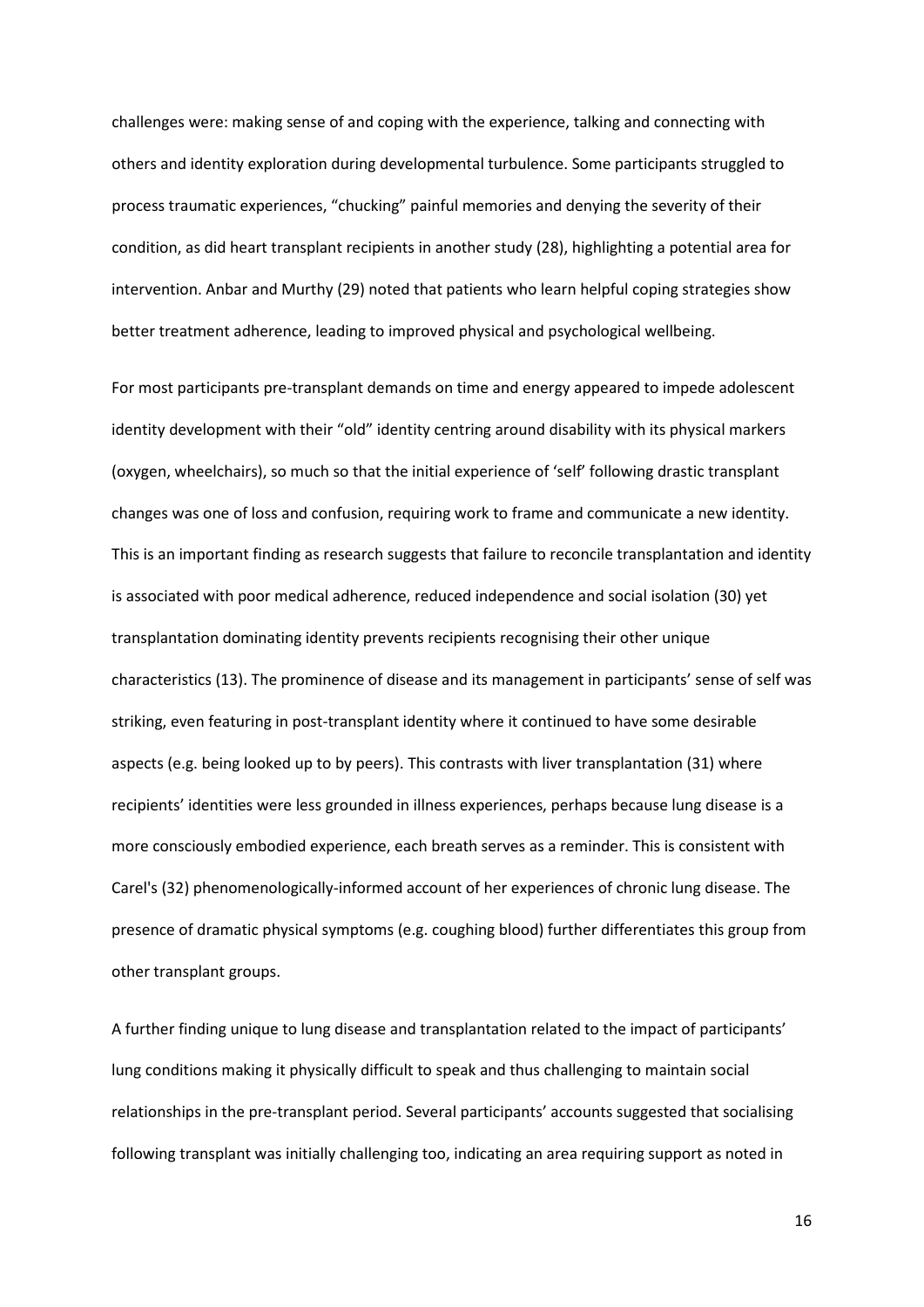previous research [\(17,](#page-24-4) [33\)](#page-25-4). However, as Kaufman and colleagues [\(13\)](#page-24-0) emphasise, young people with few or no friends may not want to admit this, complicating assessment of social integration. Consequently alternative methods of developing social skills and connectedness for all transplant candidates may be required. Some studies have suggested introducing peer mentoring programmes and facilitated adolescent support groups [\(7,](#page-23-6) [17\)](#page-24-4). In spite of the physical difficulty of having conversations, many participants found talking about their experiences therapeutic and chose to do this by talking to parents, friends or other lung transplant recipients. Not all participants discussed accessing psychological support; however, those that did had distinct experiences. One participant outlined striking benefits while others either resisted or found it undermined their own resilience. Findings thus suggest if psychological support is offered it may be better to frame this as informal chat rather than being problem-focused.

Hospitals and clinicians played a central part in participants' experiences and relationships with medical staff were defining. These relationships could be developed as a useful resource; however, care is required as early negative experiences can have long-term effects. Participants described pretransplant experiences impacting on their expectations and confidence in clinicians, e.g. having "*gathered up fear*" through "*heavy handed*" interventions. This affirms discussions of the importance of young people's relationships with clinicians [\(34\)](#page-25-5). Evaluations of clinicians seemed to mirror the nature of the transplant experience, participants who viewed their transplant as transformational expressed admiration for the "*amazing people"* involved in their care. Participants also expressed appreciation of being involved in their own care and being spoken to directly rather than having things "*done to*" them or professionals speaking in terms they didn't understand. This demonstrates a preference for active involvement in their care, consistent with recommendations from Kennedy's review [\(35\)](#page-25-6) of NHS services for young people.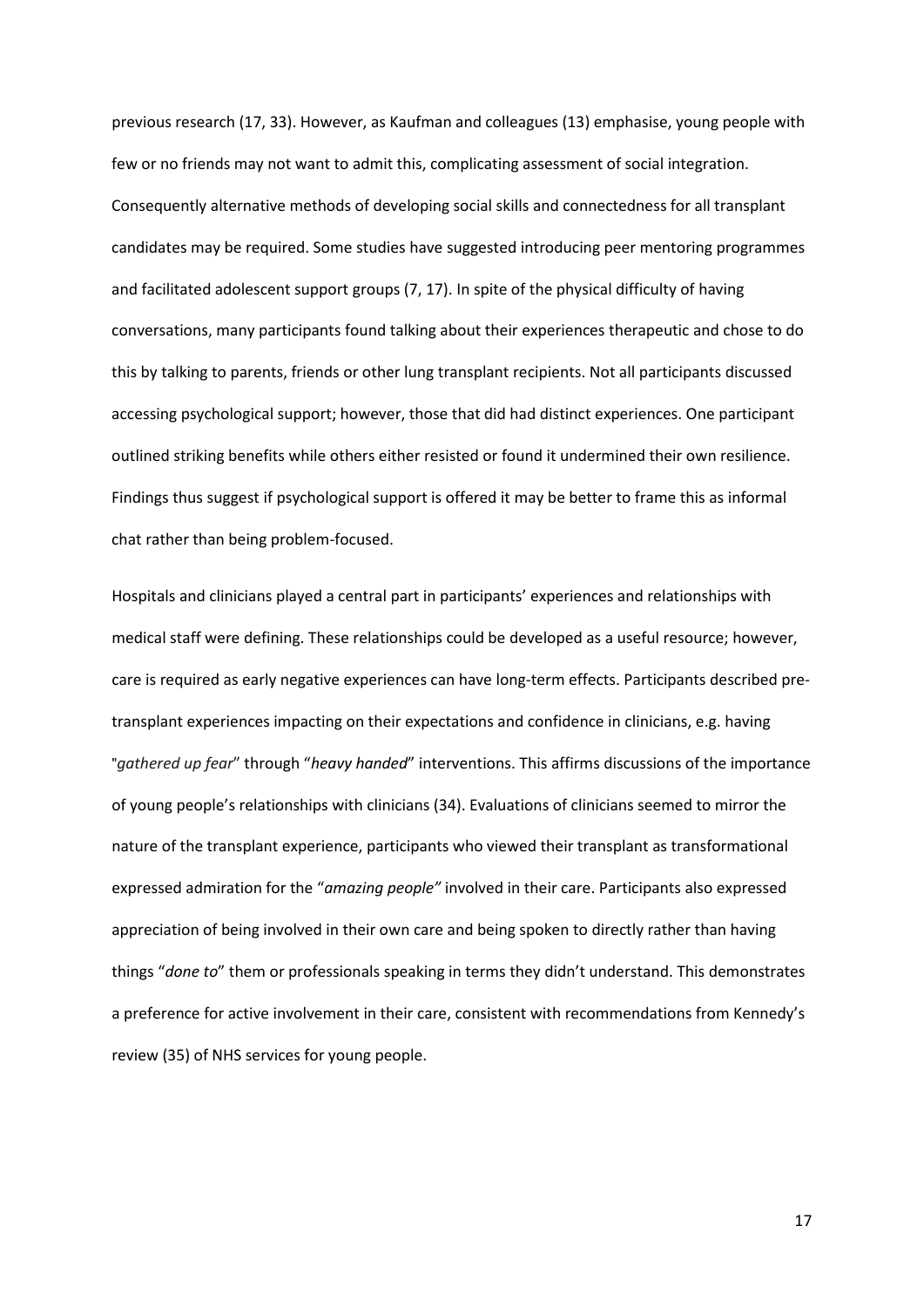#### **Study Limitations**

### *Generalizability*

While the sample size for the present study is admittedly small, only 78 lung transplants were conducted globally in this age group according to 2014 data (11). The participants were referred for surgery in this centre from throughout the United Kingdom and represented 60% of the recruitment population. All participants were of white European ethnicity and the majority required a lung transplant due to Cystic Fibrosis (CF) possibly limiting the generalizability of the findings to other ethnic groups or young people with other health conditions. However, the participants can be seen as representative of the population as the patients who did not participate were also of white-British origin. Furthermore, statistics show that CF is most common in people of northern and central European ancestry with 73% of adolescent lung transplant recipients in Europe requiring transplantation due to end-stage CF [\(36\)](#page-25-7). Additionally it is recommended that IPA studies recruit a homogenous sample which was the case for this study's participants [\(23\)](#page-24-10). As one participant was transplanted due to primary pulmonary hypertension, an effort was made to include her voice in all the themes to ensure findings were not limited to CF patients' experiences and in fact many areas of convergence were evident in this participant's account with the others.

#### *Interviews*

Interviews are inevitably constrained in various ways and may be influenced by context (such as home *vs* hospital), ambient noise and distractions and the presence of others. In this study two participants asked for their parents to be present which, while it appeared to put them at ease, may have made it more difficult to speak about some issues. In addition, young people may have less developed verbal skills and be less adept at expressing abstract ideas [\(37\)](#page-25-8).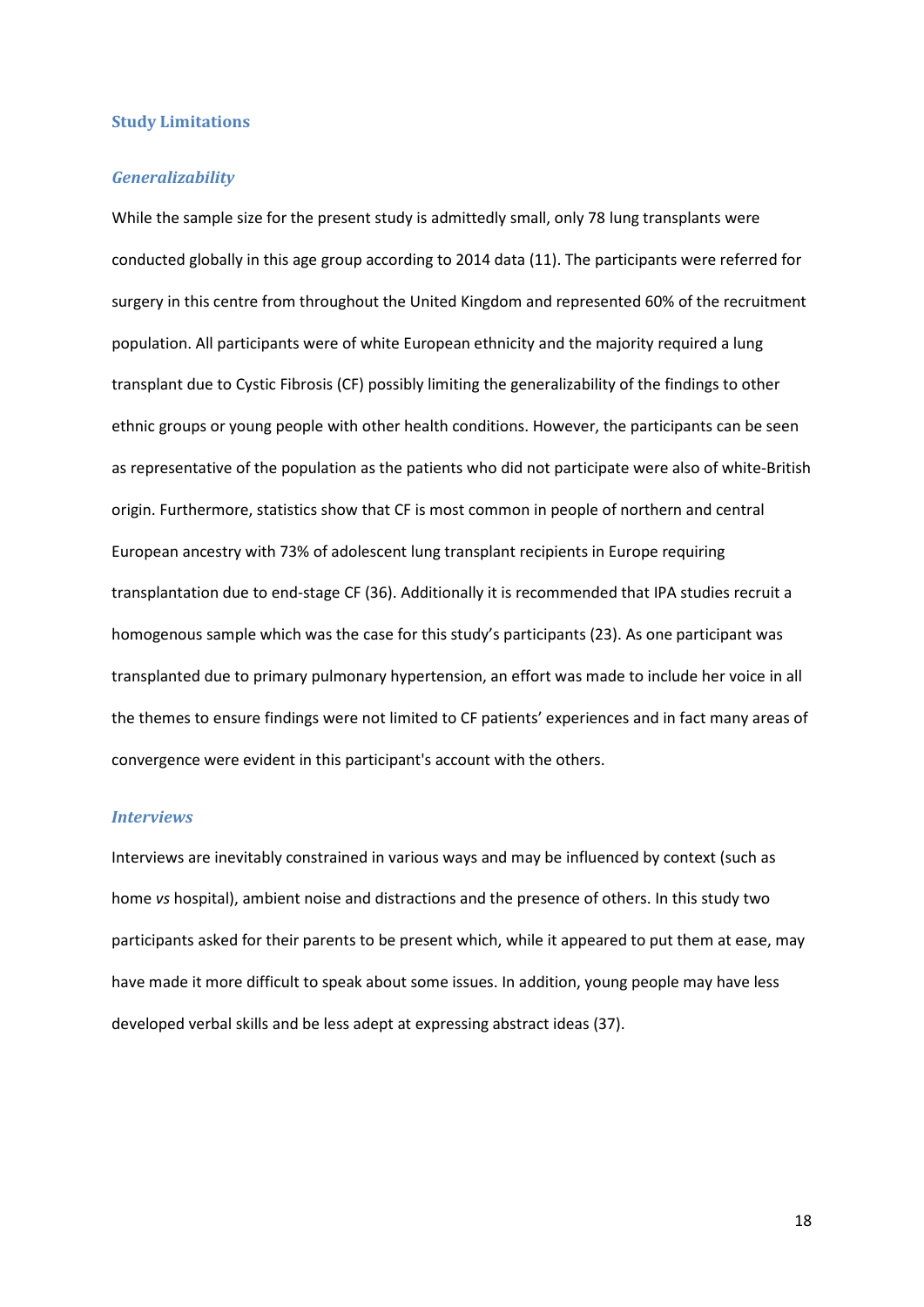#### *Method*

IPA was selected as the method of analysis most suited to this study but, like all methods, it has shortcomings. Willig [\(21\)](#page-24-8) outlines a number of conceptual and practical issues including IPA's reliance on the representational validity of language.

## **Conclusion**

Understanding subjective experiences of adolescent lung transplant recipients is crucial for service development and future studies examining the biopsychosocial impact of transplantation. There remains a need for prospective longitudinal studies examining expectations and their impact on post-transplant adjustment as well as research into particular concerns such as identity development and social integration. This study provides a starting point for future research and contributes to an evidence base for improving care and enhancing services offered to young lung transplant recipients.

Specific recommendations for clinical practice arising from this study include establishing an online community for young people in the waiting and initial post-transplant stages as connecting with peers may support social skills some participants reported having to re-learn, thus easing reintegration. Transplant clinics should further provide information outlining how psychological support can be accessed and address assumptions and inhibitions young people may have in addition to signposting to other resources. One possible approach could be supporting patients in creating a video detailing their experience of transplantation and accessing psychological support. This could be an invaluable resource for future patients while at the same time the young people creating such resources may derive benefit from telling their story and helping others, as findings showed that participants were keen to help others and experienced opportunities to help as therapeutic. A similar project with paediatric cancer patients was well received [\(38\)](#page-25-9). Individual work with young people may also assist them in integrating their post-transplant identities. Narrative approaches [\(39\)](#page-25-10) seem especially suited to helping transplant recipients integrate their transplant experiences into who they want to be. Clinicians should consider the timing, location and nature of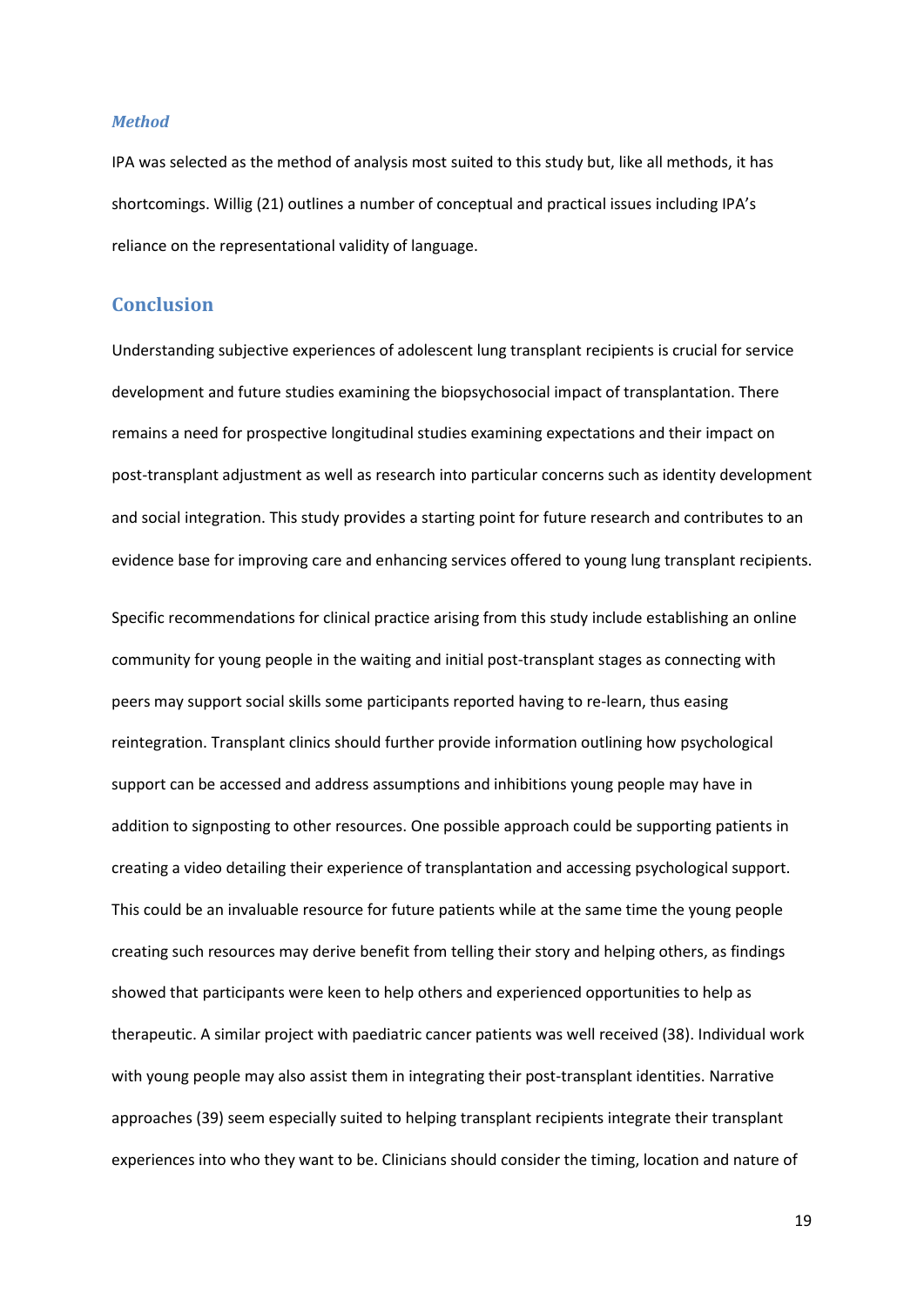therapeutic talking and be responsive to individual preferences as participants desired a personcentred approach that accounts for individual preferences. A final clear practice implication is to view young people as key stakeholders in transplant services and to develop a culture of participation, enabling young people to shape services that play such a crucial role in their lives.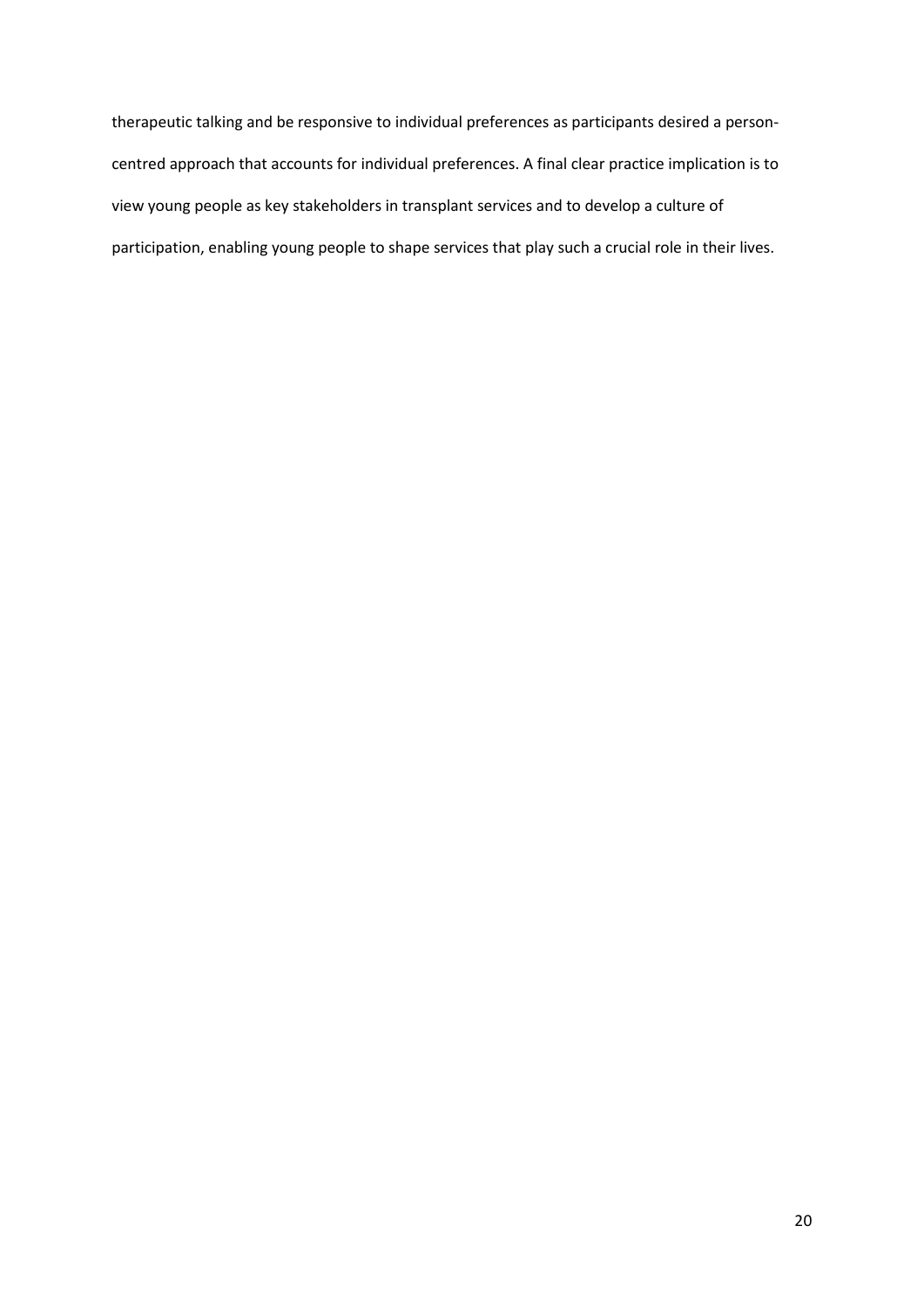## **Authors Contributions**

Anderson, S M: Concept/Design, Data collection, Data analysis/interpretation & Drafting article

Wray, J: Data analysis/interpretation, Critical revision of article, Approval of article

Ralph, A: Data collection¸ Approval of article

Spencer, H: Concept/design, Approval of article

Lunnon-Wood, T: Concept/design, Approval of article

Gannon, K: Concept/design, Data analysis/interpretation, Critical revision of article, Approval of article

# **Acknowledgements**

We thank the nurses who assisted with the recruitment of participants and most importantly the young people who shared their stories; without whom this study would not have been possible.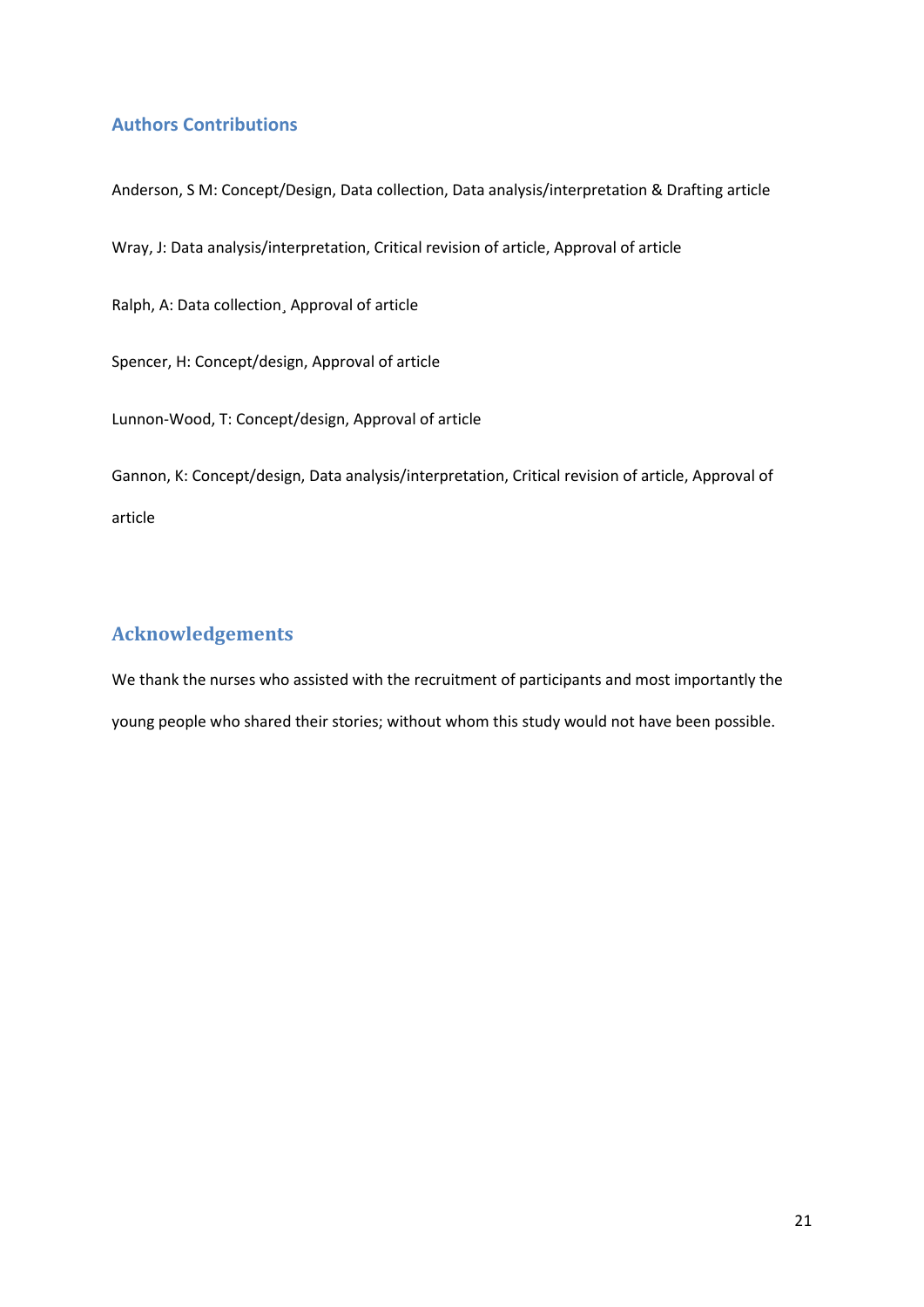# **Figure Legends**

| <b>Participant</b> | Gender | Age at    | Years post- | <b>Condition</b>                      |
|--------------------|--------|-----------|-------------|---------------------------------------|
|                    |        | interview | transplant  |                                       |
| P <sub>1</sub>     | Male   | 15        | 3           | <b>Cystic Fibrosis</b>                |
| P <sub>2</sub>     | Male   | 15        | 0.5         | <b>Cystic Fibrosis</b>                |
| P <sub>3</sub>     | Male   | 16        | 6           | <b>Cystic Fibrosis</b>                |
| P <sub>4</sub>     | Female | 16        | 4           | <b>Primary Pulmonary Hypertension</b> |
| P <sub>5</sub>     | Female | 18        | 3           | <b>Cystic Fibrosis</b>                |
| P <sub>6</sub>     | Female | 17        | 2           | <b>Cystic Fibrosis</b>                |

## **Table 1: Participant Demographics**

## **Table 2: Example Interview Questions**

## **Interview Guide**

As the interviews were semi-structured the following provides examples of areas covered in the interviews. The precise way in which the interviews unfolded was influenced by the participant's responses.

## **Ice breaker questions:**

- How do you feel about being here today? What lead you to agree to take part in the interview?
- What would you normally be doing if you weren't doing this interview today?

## **Introductory questions:**

- I am interested to hear what you have to say about lung transplantation, in as much detail as you can give me (there are no right or wrong answers, I just want to hear about your experiences and thoughts about it)
- Can you tell me about life with a transplant?
- What is it like having a transplant?

## **… I'd like to ask some more questions about what you said, is that okay?**

## **Prior to transplantation:**

- When did you first find out that you may need a lung transplant? How did you find out? Can you described to me what you remember thinking at the time? Do you remember how you felt?
- Can you tell me about when you were waiting to find out if you could have a transplant? How was the waiting period for you?
- Do you remember finding out that a donor had been found for you? Can you tell me about it? How did you feel about the news?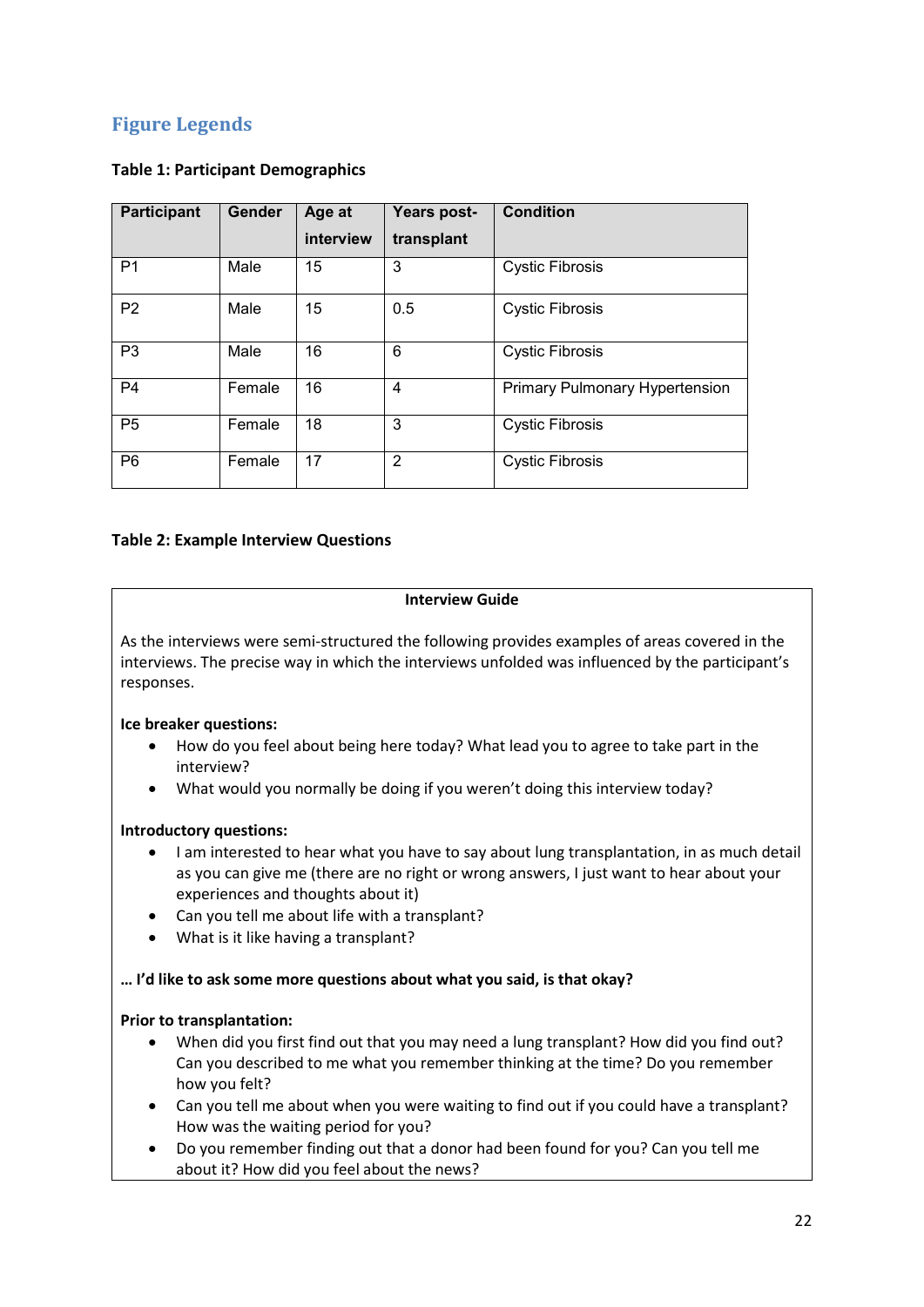## **The actual transplant:**

• What was the actual operation like? How did you recover initially? How did you cope? Were there any complications?

## **Post transplantation:**

- Can you tell me about how things have been in the time since the operation? You must have to take a lot of medication, how is that?
- What things are different about your life now compared to before you had the transplant? What has changed for you or about you? Are there things you can do now that you couldn't do before? How did it impact on the things you do at school?

## **Relationships:**

- What effect has this experience had on your family and your relationship with your parents? Does your family talk about the transplant? How? Has your relationship with your parents/siblings changed since the transplant? What sort of relationship do you have with the care providers?
- Has your illness and your transplant had any effect on your friendships and other relationships? Did you manage to stay in touch with friends when you were ill? How did you stay in touch? What is different now?

## **Appearance/Disclosure:**

- How do you feel about your new lungs? How do you feel about your body and the way you look in general? Do you feel this has changed since your transplant?
- Do you tell people that you had a lung transplant? What is it like telling people? What do your friends know about your transplant?

## **Future/Transition:**

- What do you think about the future? Have you got hopes, plans, goals and dreams for the future? What are your expectations? Can you tell me about them? How do you feel about moving to adult services?
- Is there anything else you would like to share with me about your experience? Or anything else you think would be important for me to know?

## **Debriefing:**

• How do you feel about the conversations we've just had? If there were one thing that you feel is important to tell me about today or one most important thing that you have already told me, what would that be? Is there anything that bothered you about the interview? Is there anything that you'd like me not to transcribe? Do you have any questions for me? You can contact me if you have any other questions.

**Prompts:** Please, tell me more. What do you mean? What was that like for you? How does that make you feel? How do you think about that? Can you give me an example?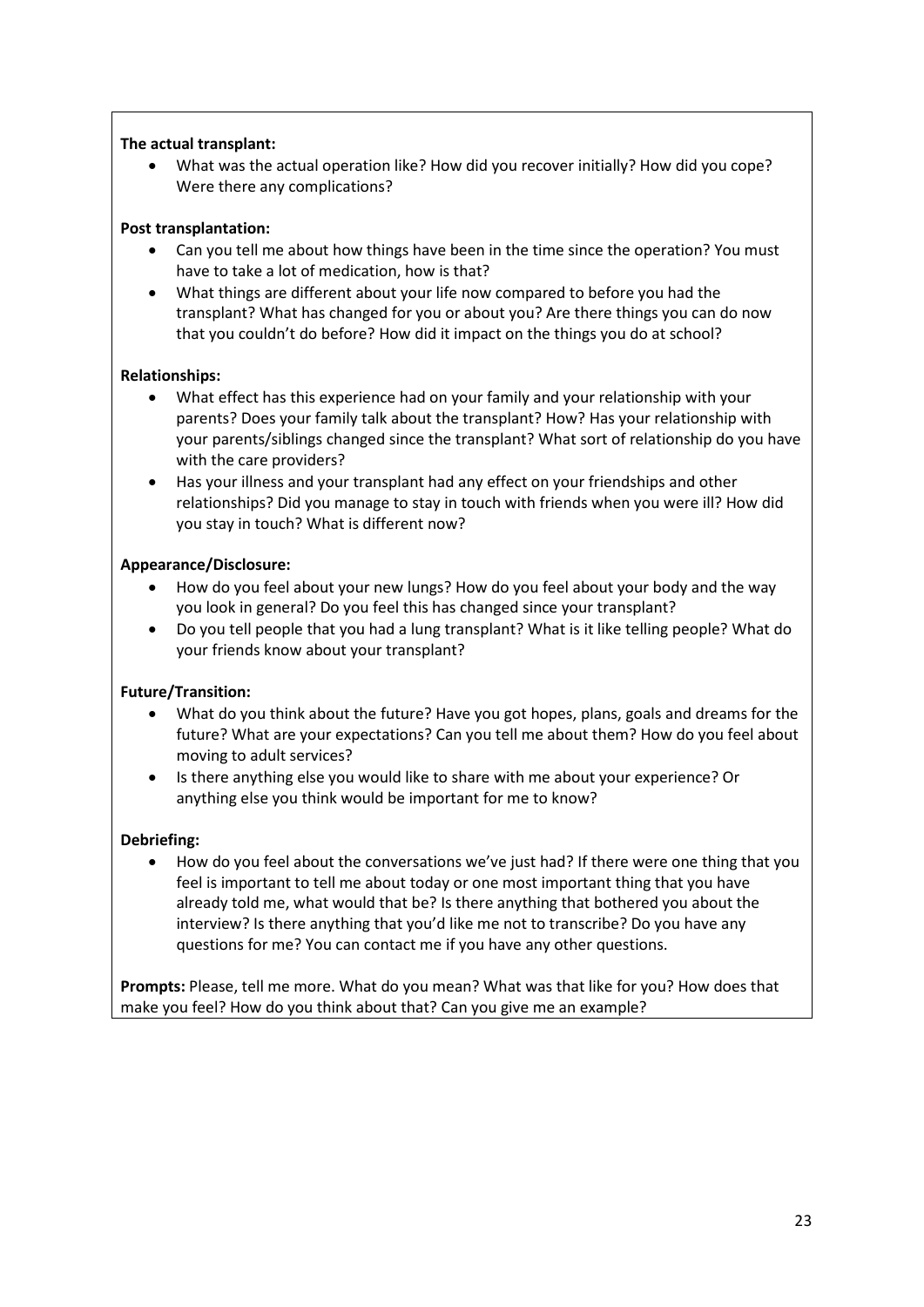# **References**

<span id="page-23-0"></span>1. Mintzer LL, Stuber ML, Seacord D, Castaneda M, Mesrkhani V, Glover D. Traumatic Stress Symptoms in Adolescent Organ Transplant Recipients. Pediatrics. 2005;115(6):1640-4.

<span id="page-23-1"></span>2. Olausson B, Utbult Y, Hansson S, Krantz M, Brydolf M, Lindström B, et al. Transplanted children's experiences of daily living: Children's narratives about their lives following transplantation. Pediatric Transplantation. 2006;10:575-85.

<span id="page-23-2"></span>3. Annunziato RA, Jerson B, Seidel J, Glenwick DS. The psychosocial challenges of solid organ transplant recipients during childhood. Pediatric Transplantation. 2012;16(7):803-11.

<span id="page-23-3"></span>4. Tong A, Morton R, Howard K, Craig JC. Adolescent Experiences Following Organ Transplantation: A Systematic Review of Qualitative Studies. The Journal of Pediatrics. 2009;155(4):542-9.

<span id="page-23-4"></span>5. Wright J, Elwell L, McDonagh JE, Kelly D, Wray J. 'It's hard but you've just gotta get on with it'--The experiences of growing-up with a liver transplant. Psychology & health. 2015;30(10):1129- 45.

<span id="page-23-5"></span>6. Taylor RM, Franck LS, Gibson F, Donaldson N, Dhawan A. Study of the factors affecting health-related quality of life in adolescents after liver transplantation. American journal of transplantation. 2009;9(5):1179-88.

<span id="page-23-6"></span>7. Tong A, Morton R, Howard K, McTaggart S, Craig JC. "When I had my transplant, I became normal." Adolescent perspectives on life after kidney transplantation. Pediatric Transplantation. 2011;15:285-93.

<span id="page-23-7"></span>8. Benden C, Goldfarb SB, Edwards LB, Kucheryavaya AY, Christie JD, Dipchand AI, et al. The Registry of the International Society for Heart and Lung Transplantation: Seventeenth Official Pediatric Lung and Heart–Lung Transplantation Report—2014; Focus Theme: Retransplantation. The Journal of Heart and Lung Transplantation. 2014;33(10):1025-33.

<span id="page-23-8"></span>9. Todd L, Anthony S, Dipchand AI, Kaufman M, Solomon M, Stein M, et al. Body image and eating attitudes and behaviours among adolescent heart and lung transplant recipients: a brief report. Progress in Transplantation. 2012;22(3):259-63.

<span id="page-23-9"></span>10. Green A, Meaux J, Huett A, Ainley A. "It has its ups and downs": adolescents' quality of life after heart transplantation. Progress in Transplantation. 2011;21(2):115-20.

<span id="page-23-10"></span>11. ISHLT Transplant Registry Quarterly Reports for Lung [database on the Internet]. The International Society for Heart and Lung Transplantation. 2016 [cited 25/9/2016]. Available from: [http://www.ishlt.org/registries/quarterlyDataReportResults.asp?organ=LU&rptType=all&conti](http://www.ishlt.org/registries/quarterlyDataReportResults.asp?organ=LU&rptType=all&continent=3) [nent=3.](http://www.ishlt.org/registries/quarterlyDataReportResults.asp?organ=LU&rptType=all&continent=3)

<span id="page-23-11"></span>12. Benden C. Specific aspects of children and adolescents undergoing lung transplantation. Current Opinion Organ Transplant. 2012;17(5):509-14.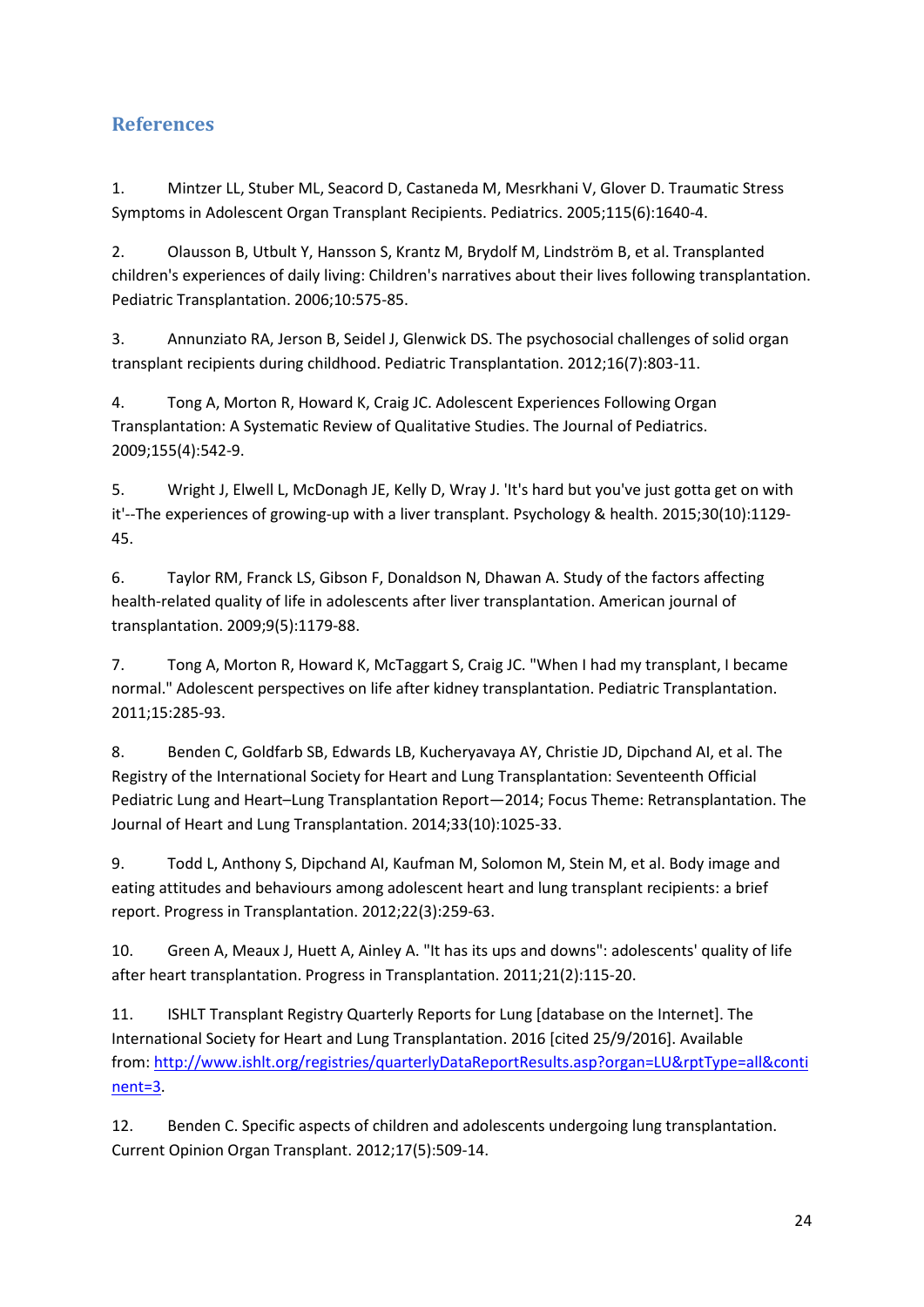<span id="page-24-0"></span>13. Kaufman M, Shemesh E, Benton T. The Adolescent Transplant Recipient. Pediatric Clinics of North America. 2010;57:575-92.

<span id="page-24-1"></span>14. Overview of Pediatric Lung Transplantation [database on the Internet]. Medscape. 2013 [cited 01.09.2015]. Available from: [http://emedicine.medscape.com/article/1013065-overview.](http://emedicine.medscape.com/article/1013065-overview)

<span id="page-24-2"></span>15. Dew MA, Switzer GE, Goycoolea JM, Allen AS, DiMartini A, Kormos RL, et al. Does transplantation produce quality of life benefits? A quantitative analysis of the literature. Transplantation. 1997;64(9):1261-73.

<span id="page-24-3"></span>16. Radley-Smith R, Aurora P. Transplantation as a treatment for end-stage pulmonary hypertension in childhood. Paediatric Respiratory Reviews. 2006;7(2):117-22.

<span id="page-24-4"></span>17. Lochridge J, Wolff J, Oliva M, O'Sullivan-Oliveira J. Perceptions of Solid Organ Transplant Recipients Regarding Self-Care Management and Transitioning. Pediatric Nursing. 2013;39(2):81-9.

<span id="page-24-5"></span>18. Burch M, Aurora P. Current status of paediatric heart, lung and heart-lung transplantation. Archives of Disease in Childhood. 2004;89:386-9.

<span id="page-24-6"></span>19. Fredericks E, Zelikovsky N, Aujoulat I, Hames A, Wray J. Post-transplant adjustment--the later years. Pediatric transplantation. 2014;18(7):675-88.

<span id="page-24-7"></span>20. Carel HH. Breathless: Philosophical Lessons from Respiratory Illness. Hektoen International, A Journal of Medical Humanities 2014;6(1).

<span id="page-24-8"></span>21. Willig C. Introducing Qualitative Research in Psychology. 3rd ed. Maidenhead: Open University Press; 2013.

<span id="page-24-9"></span>22. Fiese BH, Bickham NL. Qualitative inquiry: An overview for pediatric psychology. Journal of Pediatric Psychology. 1998;23(2):79-86.

<span id="page-24-10"></span>23. Smith JA, Flowers P, Larkin M. Interpretative Phenomenological Analysis: Theory, Method and Research. London: Sage; 2009.

<span id="page-24-11"></span>24. Smith JA. Beyond the divide between cognition and discourse: using interpretative phenomenological analysis in health psychology. Psychology and Health. 1996;11(2):261-71.

<span id="page-24-12"></span>25. Reid K, Flowers P, Larkin M. Exploring lived experience: An introduction to interpretative phenomenological analysis The Psychologist. 2005;18(1):20-3.

<span id="page-24-13"></span>26. Smith JA, Jarman M, Osborn M. Doing Interpretative Phenomenological Analysis. In: Murray M, Chamberlain K, editors. Qualitative Health Psychology Theories & Methods. London: Sage; 1999.

<span id="page-24-14"></span>27. Yorke J, Parle M, James M, Gay T, Harkess M, Glanville A. Lung transplantation in adolescents and young adults with cystic fibrosis. Progress in Transplantation. 2006;16(4):343-9.

<span id="page-24-15"></span>28. Kaba E, Thompson DR, Burnard P. Coping after heart transplantation: a descriptive study of heart transplant recipients' methods of coping. Journal of Advanced Nursing. 2000;32(4):930-6.